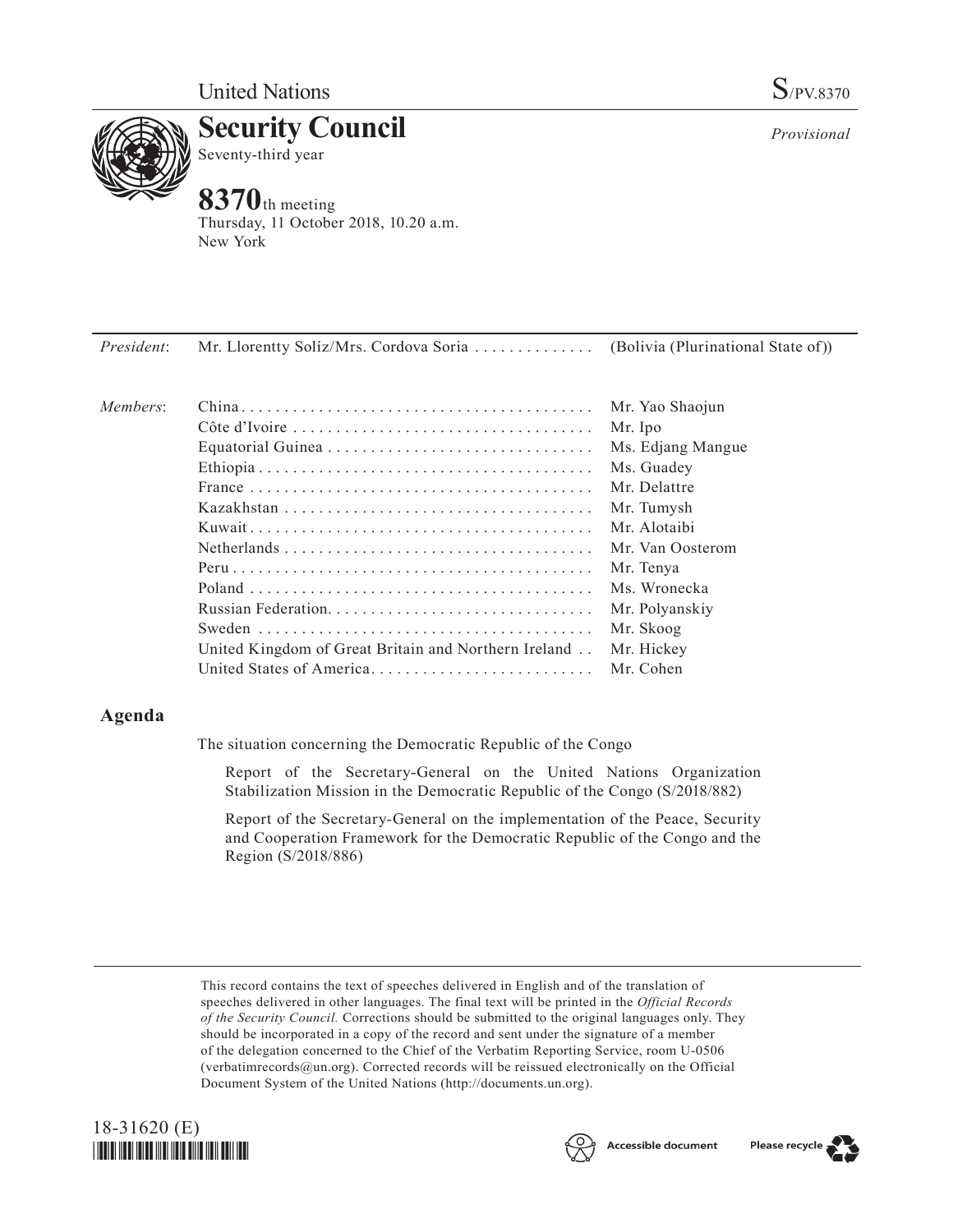*The meeting was called to order at 10.25 a.m.*

#### **Adoption of the agenda**

*The agenda was adopted.*

### **The situation concerning the Democratic Republic of the Congo**

**Report of the Secretary-General on the United Nations Organization Stabilization Mission in the Democratic Republic of the Congo (S/2018/882)**

**Report of the Secretary-General on the implementation of the Peace, Security and Cooperation Framework for the Democratic Republic of the Congo and the Region (S/2018/886)**

**The President** (*spoke in Spanish*): In accordance with rule 37 of the Council's provisional rules of procedure, I invite the representative of the Democratic Republic of the Congo to participate in today's meeting.

In accordance with rule 39 of the Council's provisional rules of procedure, I invite the following briefers to participate in this meeting: Ms. Leila Zerrougui, Special Representative of the Secretary-General and Head of the United Nations Stabilization Mission in the Democratic Republic of the Congo, and Mr. Said Djinnit, Special Envoy of the Secretary-General for the Great Lakes Region.

Ms. Zerrougui and Mr. Djinnit will join today's meeting via video-teleconference from Kinshasa and Addis Ababa, respectively.

The Security Council will now begin its consideration of the item on its agenda.

I wish to draw the attention of Council members to document S/2018/882, which contains the report of the Secretary-General on the United Nations Organization Stabilization Mission in the Democratic Republic of the Congo, and document S/2018/886, which contains the report of the Secretary-General on the implementation of the Peace, Security and Cooperation Framework for the Democratic Republic of the Congo and the Region.

I now give the floor to Ms. Zerrougui.

**Ms. Zerrougui** (*spoke in French*): I thank the Security Council for this opportunity to discuss the situation in the Democratic Republic of the Congo. I would also like to thank the Council for its visit to Kinshasa this past weekend despite its busy agenda.

The visit was very useful for several reasons — for the Democratic Republic of the Congo and the Congolese, but also for our partners and, lastly, for ourselves. Through discussions with the major actors involved in the ongoing political and electoral process, the visit provided a unique opportunity for Council members to observe at first-hand the situation on the ground, stakeholder engagement and the progress already made, as well as unresolved areas of disagreement. With two and a half months remaining before the national and provincial presidential and legislative elections, the electoral process is unfolding according to the electoral calendar. As Council members noted, decisive steps have been taken. The electoral law has been revised; the electoral register has been prepared and submitted for auditing; 21 candidates have been validated as candidates vying for the presidency, 15,505 as candidates for the National Assembly and 19,640 as candidates for the provincial assemblies. However, regrettably, although more than 50 per cent of voters are women, the percentage of female candidates is not more than 12 per cent of the total number of candidates in the legislative and provincial elections and there is only one female candidate in the presidential elections.

I would like to take this opportunity to commend the constructive stance of political actors on all sides, who have been consistent in demonstrating their continued engagement in the electoral process, including following the decisions of the Constitutional Court, which resulted in some leaders of the political opposition being disqualified from standing as candidates in the presidential elections. At the same time, as Council members heard repeatedly in Kinshasa, the main opposition leaders have a strong mistrust of the process in general. Nonetheless, they have remained committed to it thus far. In particular, they are calling for doing away with the voting machines and for the electoral register to be updated. It is therefore essential that the main Congolese stakeholders reach consensus on those issues so as not to compromise the acceptance of election results. It is in that spirit that I am determined to continue my mission of good offices.

On 4 October, the Independent National Electoral Commission met with the 21 presidential candidates to discuss differences on critical aspects of organization of the elections. A technical committee to continue the dialogue on the subject was set up, with its first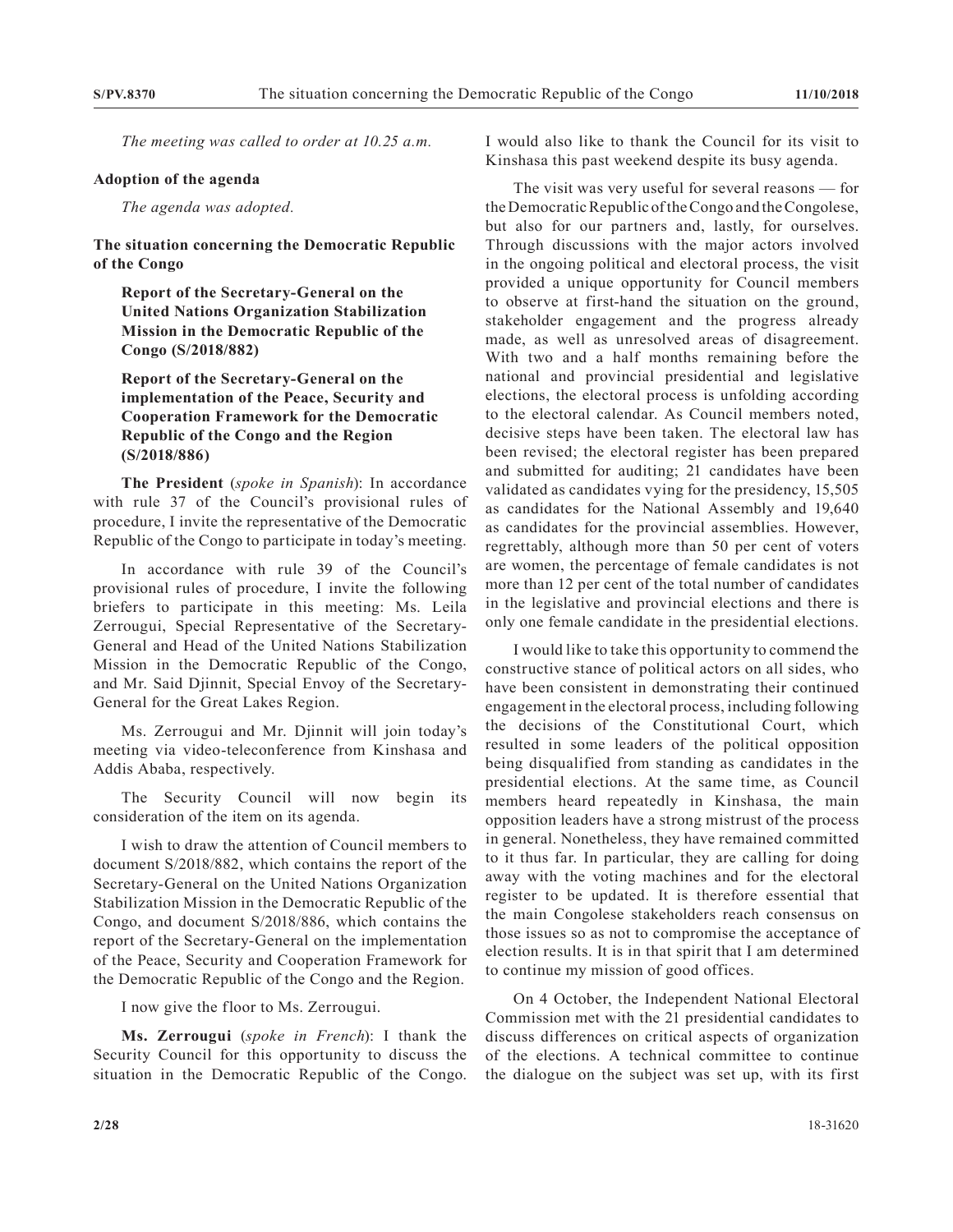meeting having been held yesterday. Regrettably, it ended with major differences of opinion. I welcome the Commission's awareness-raising effort and urge the joint forum to reach consensus on the points of contention. I also welcome the publication of the recommendations of the Westminster Foundation for Democracy, which aim to clarify some of the concerns raised about the voting machines. With regard to the setting up and distribution of the voting machines and electoral material, the President of the Commission has assured us that the first set of voting machines was received last Friday at the port of Matadi. He added that delivery would continue in the coming weeks. The machines and other material must now be transported to the rest of the Congo, which, since the rainy season has just begun and given the relatively short deadline of 23 December, represents a major logistical challenge.

In the context of the implementation of the measures to ease tensions that were outlined in the political agreement of 31 December 2016, it should be noted that the public meeting organized on 29 September in Kinshasa by seven main opposition parties took place without challenges or major incidents. I welcome the peaceful nature of the event and the restraint shown by the demonstrators and the security services. We have also just learned that an agreement has been reached between the authorities and the opposition to hold a march on 13 October in Lubumbashi, which would be the first of its kind in the capital of Haut-Katanga province. Such signs are encouraging, and I will continue my good offices efforts in that regard to help create an environment that allows candidates to conduct their campaigns peacefully and in conditions that foster the sharing of ideas and opinions. Applying similar rules for all involved is a fundamental guarantee of the credibility of the entire process.

Ensuring the security of the elections is another prerequisite for credible and peaceful elections. It is important to ensure the security not only of the candidates for the upcoming elections, but also and above all of the environment in which the campaign and the actual polls. The task of securing the areas in which armed groups — who are increasingly using the political agenda for the benefit of their own interests — are stationed promises to be a difficult one. To that end, we recommend the establishment of electoral security mechanisms and strategic coordination of the various national defence and security entities.

As the Democratic Republic of the Congo moves towards elections, the complexity of the security situation and the continuing activities of armed groups in the east of the country continue to pose a major challenge to the protection of civilians. To cite just one recent alarming example, in the Petit Nord of North Kivu at least 14 people — including a woman and three children — were killed by alleged Nyatura combatants this week. With potential links to political and economic interests and a possibility of reprisal attacks, the United Nations Organization Stabilization Mission in the Democratic Republic of the Congo (MONUSCO) immediately deployed a standing combat deployment, together with civilian components, to prevent any further deterioration.

However, I am most concerned about current developments in Beni, in the Grand Nord of North Kivu. Presumed Allied Democratic Forces continue to stage near-daily attacks on civilians, the Forces armées de la République Démocratique du Congo (FARDC) and MONUSCO, increasingly close to the centre of Beni town. I wish to acknowledge the high toll borne by the FARDC in the context of this deteriorating situation. Despite the rate of attacks, our Intervention Brigade has taken an increasingly robust posture in recent months under exemplary leadership. They undertake proactive long-range patrols to ensure a protective environment and respond swiftly to alerts, in several recent cases repelling attacks as they are under way — most recently, just two days ago.

The growing frequency and proximity to Beni town of these attacks are, understandably, leading to frustration on the part of the local population. In this context, we are simultaneously stretched to respond to an outbreak of Ebola in the Beni health zone and surrounding areas, now including a town neighbouring Uganda. I am increasingly concerned about the trajectory of the disease. As of today, we have 194 confirmed or probable cases and 120 deaths.

While the response of the Congolese authorities and humanitarian partners, supported by MONUSCO, has been swift and exemplary, the security situation has rendered the response increasingly challenging. In some areas, the local population has shown mistrust towards Ebola responders, in one case attacking a convoy of health workers. Responders are currently grappling with the issue of simultaneously scaling up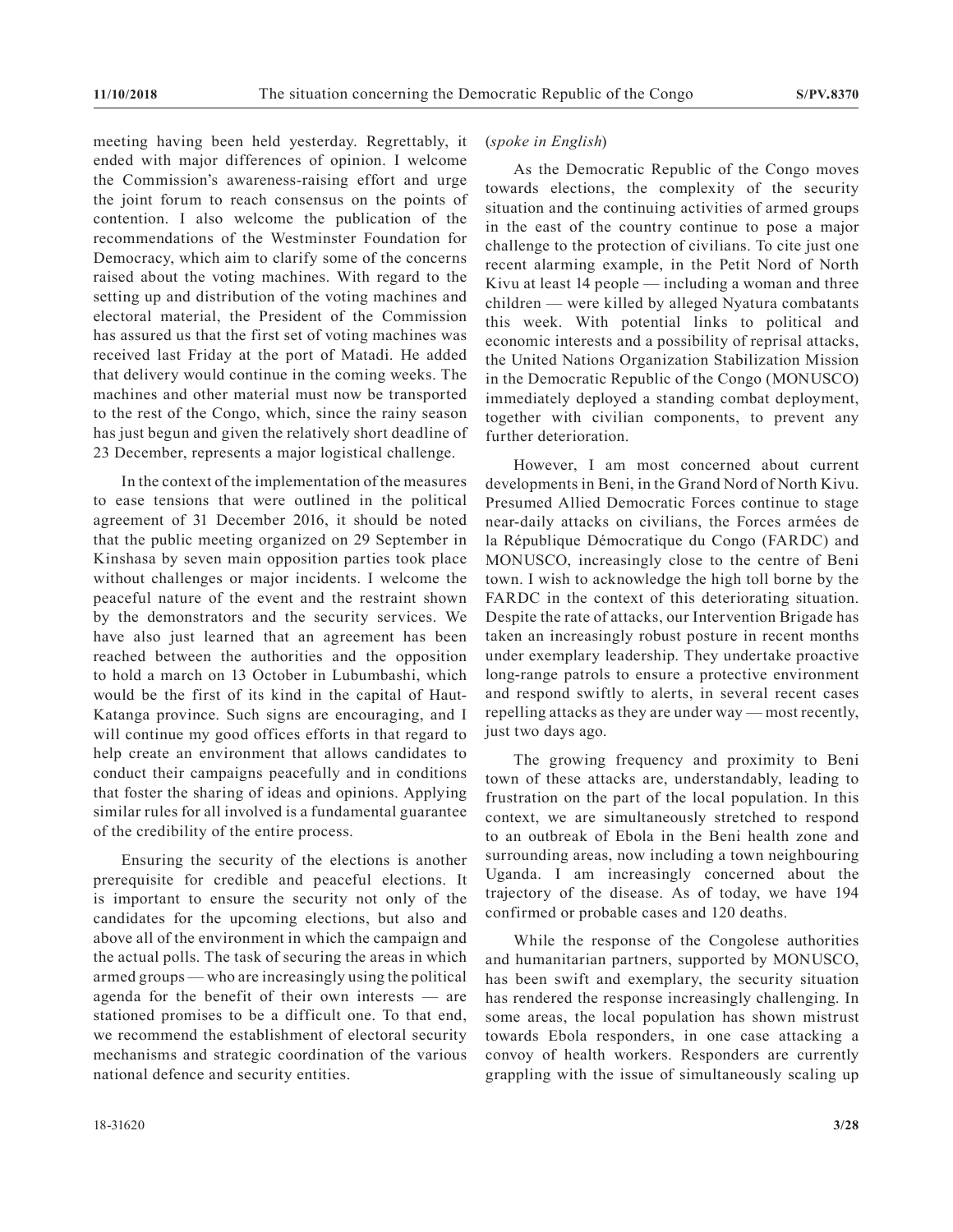response efforts both in Beni and in other nearby areas, while adapting their footprint to the deteriorating security situation.

In these cases, as in many places throughout the Democratic Republic of the Congo, our uniformed and civilian colleagues undertake significant efforts and risks on a daily basis to implement our mandate to protect civilians and provide security for humanitarian personnel. In addition to the efforts of our Intervention Brigade, I am equally encouraged to report that our broader force shows a willing mindset to deploy where it is most needed to ensure the protection of civilians, and to note the integration of our response efforts across our uniformed and civilian components and in support of humanitarian partners.

It is therefore unfortunate that, even within this concerning security context, we face challenges in ensuring that our military personnel are as well prepared as they should be and able to undertake operations within the full spectrum of the mandate. In recent weeks, we have faced increasing restrictions on the importation of arms, ammunition and other military equipment for several of our contingents, including our incoming rapidly deployable battalions.

Although we continue to engage on these issues with the Government of the Democratic Republic of the Congo, I must unfortunately inform the Council that discussions have not yet yielded tangible results. This increasingly places our forces in a situation where they are inadequately resourced to ensure the security of our own personnel, protect civilians and ensure preparedness for contingency planning, as requested by the Council in the latest MONUSCO mandate.

#### (*spoke in French*)

Despite all these challenges, we remain optimistic and continue to make every effort, together with the people of the Democratic Republic of the Congo, to ensure that this process is successful. The international community has sent a positive message by awarding the Nobel Peace Prize to Dr. Denis Mukwege and, through him, to all women and girls of the Democratic Republic of the Congo who are victims of sexual violence. I take this opportunity to congratulate Dr. Mukwege on being awarded the Prize for his fight against sexual violence in times of war. This award honours him and the women and girls he has cared for, who pay a heavy price for the turmoil in the Democratic Republic of the Congo, where rape is used as a weapon of war.

In South Kivu province, the cradle of the Panzi Foundation, as in the other provinces affected by insecurity, sexual violence continues to be perpetrated daily by parties to the conflict. We hope that this award to Dr. Mukwege and the Democratic Republic of the Congo will mark a turning point in obtaining assistance for the thousands of victims of sexual violence and in the fight against impunity against the perpetrators of such violence. MONUSCO continues to stand with them in this noble and indispensable struggle.

**The President** (*spoke in Spanish*): I thank Ms. Zerrougui for her briefing.

I now give the floor to Mr. Djinnit.

**Mr. Djinnit**: I have the honour to present the report of the Secretary-General (S/2018/886) on the implementation of the Peace, Security and Cooperation Framework for the Democratic Republic of Congo and the Region, covering the period from 1 March to 31 August. I am pleased to do so just a few days after the ninth high-level meeting of the Regional Oversight Mechanism of the Peace, Security and Cooperation Framework, held in Kampala on 8 October.

In line with my road map, and working in close collaboration with the other guarantors of the framework agreement — the African Union, the International Conference on the Great Lakes Region (ICGLR) and the Southern African Development Community (SADC), as well as the United Nations Organization Stabilization Mission in the Democratic Republic of the Congo (MONUSCO), the United Nations system and other partners — my colleagues in the Office and I have spared no effort to promote joint action aimed at advancing key commitments and the Peace, Security and Cooperation Framework. In that regard, our priority areas of work include the following.

The first concerns the neutralization of negative forces. Insecurity in the eastern Democratic Republic of the Congo persists as the result of the continued presence of the Allied Democratic Forces (ADF), the Forces démocratiques de libération du Rwanda (FDLR), the ex-Mouvement du 23 mars (M-23) and some armed Burundian elements, in addition to a plethora of local armed groups in the same region. Allegations of crossborder interventions continue to be made. In addition to creating insecurity and causing the displacement of populations, the activities of those negative forces fuel mistrust among countries of the region and constitute a threat to regional peace and security.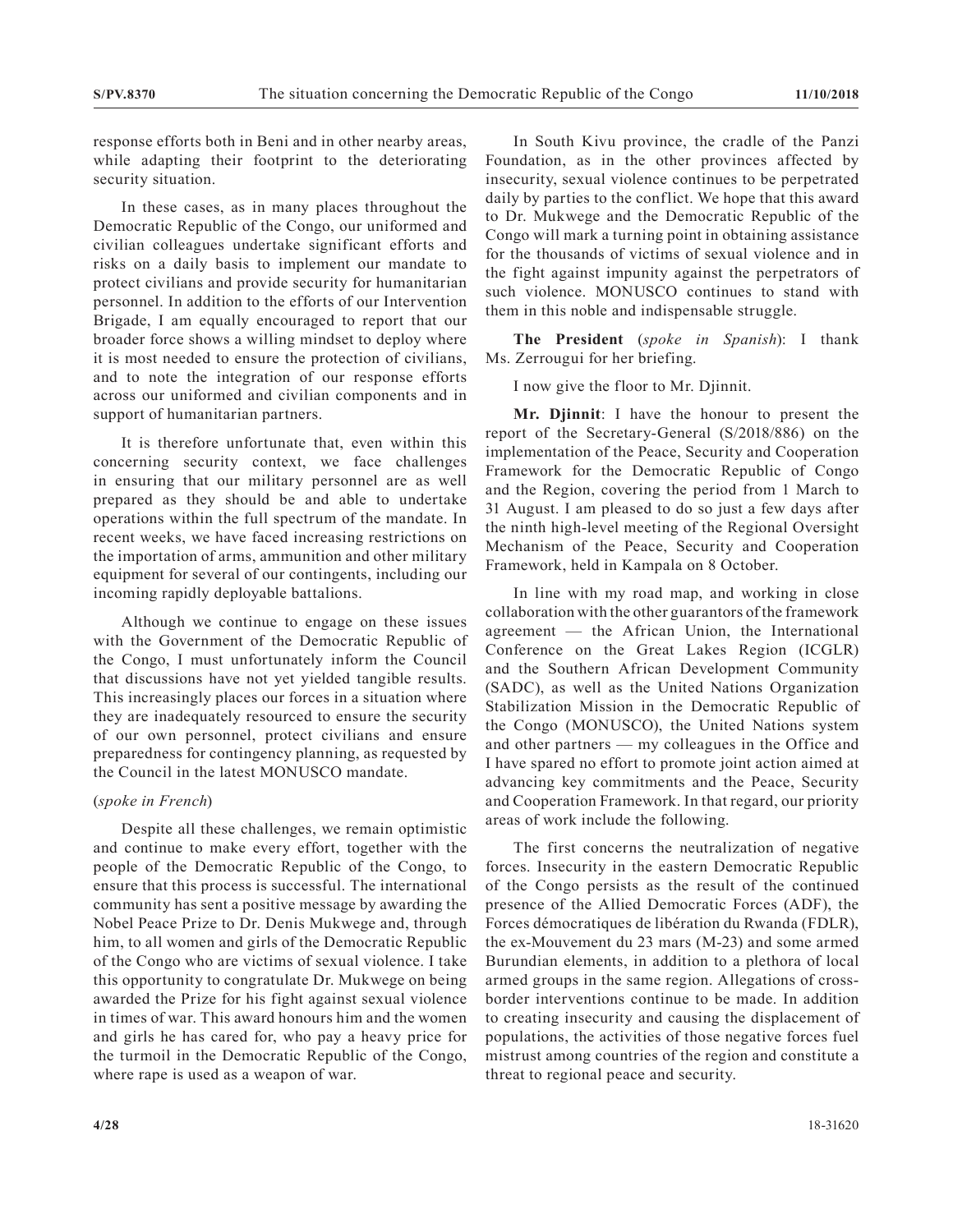With regard to the strengthening of the MONUSCO Force Intervention Brigade, as recommended by the Brazzaville meeting of the Regional Oversight Mechanism in October 2017, the Department of Peacekeeping Operations and MONUSCO embarked on the implementation of the recommendations made by the United Nations-SADC joint assessment mission dispatched to the eastern Democratic Republic of the Congo in April. For its part, my Office continued to promote regional and international support for related existing mechanisms, including the Expanded Joint Verification Mechanism of the International Conference on the Great Lakes Region, the Joint Intelligence Fusion Centre and the Joint Follow-up Mechanism on the ADF.

Meanwhile, with regard to the repatriation of disarmed combatants sustained efforts have been exerted through the reactivation of the relevant Follow-up Mechanism, which yielded some results. Following a series of field visits, which were attended by representatives of the Democratic Republic of the Congo, Rwanda and Uganda, together with the guarantors of the Peace, Security and Cooperation Framework, a total of 41 people have been repatriated to their countries of origin, including five former FDLR combatants and their 22 dependents, as well as 14 former M-23 combatants. While those visits might be modest, what is important is the fact that the Follow-up Mechanism has created a positive dynamic of cooperation among the countries concerned. It has also demonstrated that goodwill and cooperation by stakeholders lead to results on the ground. We will endeavour to foster the same spirit of collaboration, which is needed to address the long-standing challenge of negative forces in the eastern Democratic Republic of the Congo.

The second priority area relates to efforts to strengthen the bonds of friendship and cooperation among the core countries of the region. As I reported in my previous briefing to the Council (see S/PV.8227), the workshop that had been jointly organized with the African Union on the occasion of the fifth anniversary of the Peace, Security and Cooperation Framework, early this year in Addis Ababa, emphasized, inter alia, the need to address the persisting mistrust among Burundi, the Democratic Republic of the Congo, Rwanda and Uganda. Consequently, in my engagement with stakeholders in the region, I have encouraged initiatives to promote frank dialogue among leaders to resolve differences and address any issue that could

jeopardize good relations and cooperation among them. In that regard, I am pleased to report that, based on my suggestion, the ninth high-level meeting of the Regional Oversight Mechanism, during which President Museveni took over the chairmanship from President Sassou Nguesso, provided an opportunity for such conversation.

Despite the absence of the Heads of State of several core countries, discussions during the closeddoor session revealed the deep concerns of member States about the local and regional implications of the negative forces as the main cause of mistrust among the core countries of the region. The meeting recognized the need for a new approach beyond the existing measures to enhance regional cooperation against the threat posed by the negative forces. It mandated President Museveni to convey to President Kabila the outcomes of the discussions at the meeting and to consult with the Chairperson of the African Union, the ICGLR and the SADC Organ on Politics, Defence and Security Cooperation on the next steps to take in joint engagement in that area. The Regional Oversight Mechanism also requested President Sassou Nguesso, as the Chairperson of the ICGLR and outgoing Chairperson of the Regional Oversight Mechanism, to consider taking initiatives to strengthen the bonds of friendship and cooperation among the core countries of the region, building on the previous initiatives that he has taken in that regard.

The third priority area concerns support for peaceful, credible and inclusive electoral and political processes in the region. Despite some positive developments, the situation in the Democratic Republic of the Congo, Burundi, the Central African Republic and South Sudan continues to contribute to instability in the region. Recognizing the importance of peaceful and credible elections in the Democratic Republic of the Congo for stability in the region as a whole, I have focused my efforts on mobilizing concerted regional and international support for the implementation of the 31 December 2016 agreement. Throughout my consultations in the region, including with President Sassou Nguesso, as Chairperson of the Regional Oversight Mechanism and of the ICGLR; President Lourenço of Angola, as outgoing Chairperson of the SADC Organ on Politics, Defence and Security Cooperation; and President Lungu of Zambia as incoming Chairperson of the SADC Organ, as well as with the leadership of the African Union Commission,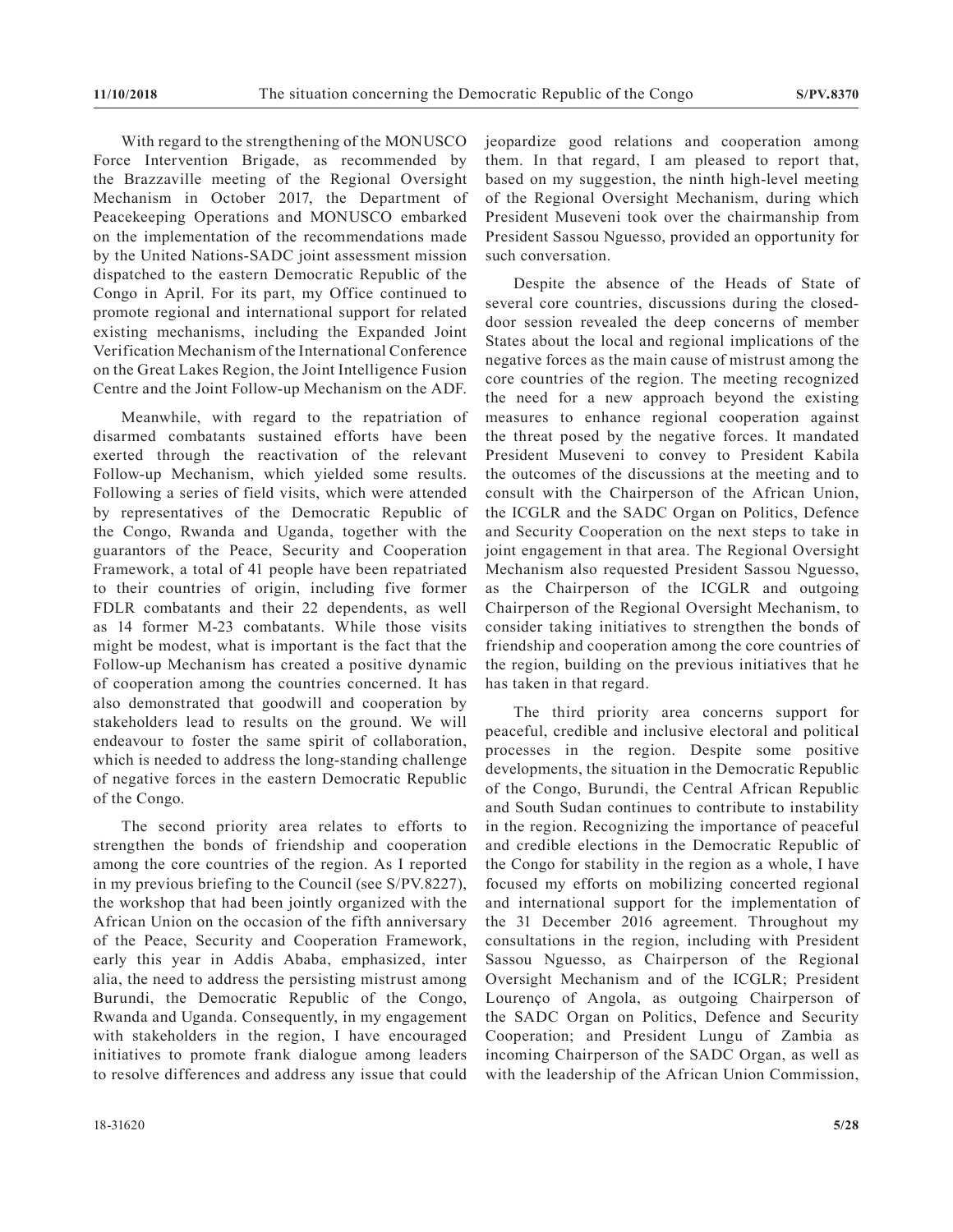I encouraged sustained regional engagement in support of peaceful, credible and inclusive elections in line with the 31 December agreement.

I have also continued to emphasize the importance of addressing persisting differences between the Government and the opposition in Burundi through inclusive dialogue. As we await the outcome of the discussions of the fifth round of the inter-Burundian dialogue, it is important that the region continue to stand with the Burundian Government and people in support of inclusive, credible and peaceful elections in 2020, in full respect for the Arusha Peace and Reconciliation Agreement for Burundi. The situation in those countries was also on the agenda of the recently concluded meeting of the Regional Oversight Mechanism, which among other things called for inclusive electoral and political processes in the region, while noting that the exclusion of national stakeholders leads to perpetuating instability.

Enhanced commitment to inclusive dialogue and inclusive politics should also mean the greater participation of women, youth and civil society in peace and political processes in the Great Lakes region. That was our fourth priority during the period under review. In addition to continuing to support the preparation of a regional action plan for the implementation of resolution 1325 (2000), my Office — in collaboration with the ICGLR, the African Union, FemWise-Africa and UN-Women — facilitated joint solidarity missions led by women leaders in the region to Burundi, the Central African Republic and the Democratic Republic of the Congo in July and August. In all the countries visited, they were able to engage stakeholders at all levels, including the respective Heads of State and legislative and executive authorities, and were successful in raising awareness of the importance of ensuring that women are included in political decision-making.

The key recommendation from those missions is to work towards achieving full gender parity and, in the interim, ensure a minimum of 30 per cent representation of women in peace and political processes, as well as in executive and legislative bodies, by 2023. That recommendation was endorsed by the ninth meeting of the Regional Oversight Mechanism, following a statement delivered by Ms. Samba-Panza, former interim President of the Central African Republic, on behalf of the Advisory Board of the Women's Platform for the Peace, Security and Cooperation Framework. We will, of course, continue to pursue that initiative vigorously.

The fifth priority area covered efforts to address the root causes of conflicts in the region. In that regard, my Office focused on efforts to fight impunity and address the protracted displacement in the region, in addition to supporting initiatives to address the illicit exploitation and trade of natural resources. We continue to support the operationalization of the Great Lakes Judicial Cooperation Network, including through the holding of its second meeting on 13 and 14 June in Dar es Salaam. I am pleased to report that the Network has now started to address specific cases of war crimes and crimes against humanity.

My Office, together with the Office of the United Nations High Commissioner for Refugees, the ICGLR and other partners, has also continued to promote durable solutions to protracted displacements pertaining to refugees from Burundi, the Democratic Republic of the Congo and Rwanda, whose presence contributes to mistrust among countries in the region. In that regard, I am pleased to note the request of the Regional Oversight Mechanism in Kampala that President Museveni lead efforts on displacement in the region, including by hosting ministerial-level consultations later this year, to be jointly convened by my Office and the ICGLR. We expect that event to generate political will and commitments to making progress in this critical area.

Lastly, I would like to stress that the illegal exploitation and trade of natural resources remain factors for instability in the Great Lakes region and deprive the region and its people of much-needed sources of socioeconomic growth. During the period of the review, we continued to consult with the ICGLR on joint efforts in the implementation of the recommendations that were made at the workshop that we jointly convened in July 2016 in Nairobi.

Despite some progress, a lot remains to be done to fully achieve the objectives of the Peace, Security and Cooperation Framework. Sustained economic development will depend on progress in establishing security in parts of the Democratic Republic of the Congo and the region as a whole, and in strengthening collaboration among the countries concerned in order to ensure that the resources of the countries of the region benefit the people of the region. Greater goodwill is needed to address the root causes of instability in the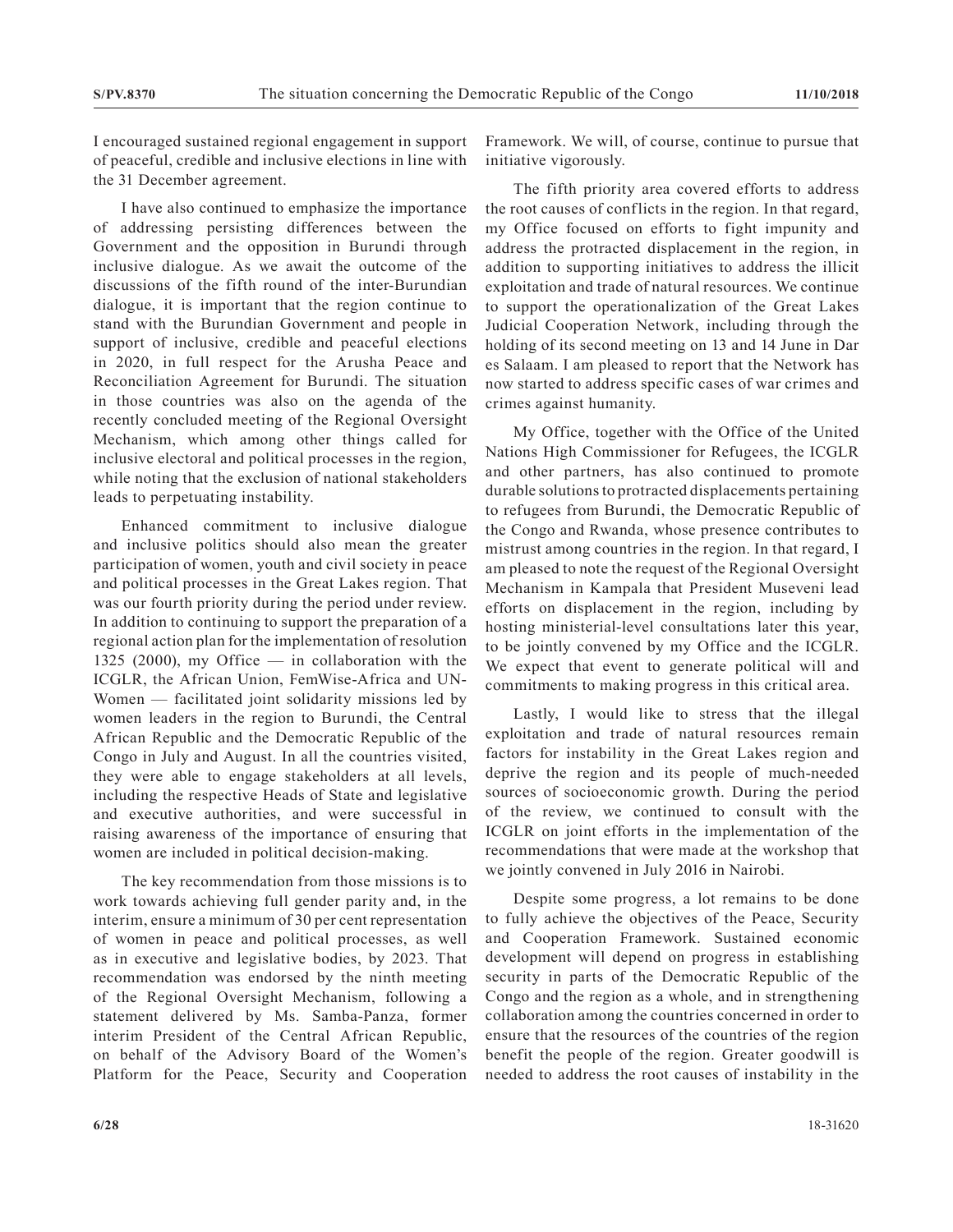region. My Office will of course continue to support the countries of the region in those efforts.

**The President** (*spoke in Spanish*): I thank Mr. Djinnit for his briefing.

I shall now give the floor to those members of the Council wishing to make statements.

**Mr. Delattre** (France) (*spoke in French*): I thank the Special Representative of the Secretary-General and Head of the United Nations Organization Stabilization Mission in the Democratic Republic of the Congo (MONUSCO), Ms. Leila Zerrougui, and the Special Envoy of the Secretary-General for the Great Lakes Region, Mr. Said Djinnit, for their very informative briefings and their commitment.

We have just presented our report on the Security Council mission to the Democratic Republic of the Congo. I will not dwell on that except to once again pay tribute to the work of Ms. Zerrougui and her teams, stress the historic opportunity represented by the elections of 23 December, and call on all Congolese actors to seize that opportunity and overcome their differences through dialogue in order to reach the widest possible consensus on the technical and political conditions for the organization of those elections. The entire Congolese population expects its leaders to hold credible, free and transparent elections in a peaceful climate. We hope that their calls will heeded.

The Peace, Security and Cooperation Framework for the Democratic Republic of Congo and the Region was designed in 2013 to ensure peace and stability in the Great Lakes region, which had just experienced a series of conflicts. The framework agreement is specifically designed to address the common challenges facing the Great Lakes region and is an essential instrument for building confidence among the countries of the region. The inclusive agrement makes it possible to combine the efforts of a large number of actors, the countries of the region, relevant regional institutions and external partners towards the same purpose. It carries a longterm vision that encompasses all possible avenues to ensure the human and economic development of the region.

The agreement should work as a catalyst for action, but in our view it is not yet working optimally. There are several reasons for that. The region remains confronted by unresolved challenges, such as fragile electoral processes, massive population displacements caused by uncontrolled armed groups, incomplete reconciliation processes and the slow pace of justice. New threats have emerged, such as Ebola epidemics, the radicalization of youth and environmental damage related to the illegal exploitation of natural resources. The appropriate means to collectively address those challenges are not yet truly in place. I am thinking in particular of the lack of adequate regional legal and technical capacity in the field of police and judicial cooperation in the fight against trafficking and impunity. Finally, we are aware of the extent to which the lack of trust is both harmful and prejudicial. Rebuilding trust is therefore at the heart of our shared priorities.

France commends the outstanding work of the Special Envoy of the Secretary-General for the Great Lakes Region, Said Djinnit, who spares no effort in seeking all possible ways and means to overcome the challenges. Elections in the Democratic Republic of the Congo are on the horizon. We have just spoken about their importance to regional stability. The elections are also a historic opportunity for the entire region. They must offer an opportunity to the region, once the elections are over, to come together on a renewed regional road map that can identify new modes of interaction among neighbouring countries and contribute to overcoming the many challenges that remain.

France will remain faithful to the commitment made in 2013, in solidarity with the region. We have a common goal to help forge long-term regional stability. We stand ready to work closely with all countries of the region to serve that purpose and overcome the current challenges.

**Mr. Tumysh** (Kazakhstan): We thank the Special Representative of the Secretary-General, Ms. Leila Zerrougui, and the Special Envoy of the Secretary-General for the Great Lakes Region, Mr. Said Djinnit, for their insightful briefings. We also welcome the delegation of the Democratic Republic of the Congo to the Chamber.

At the outset, we would like to note that the recent mission of the Council provided an opportunity to receive first-hand information and a deeper understanding of the situation on the ground, and express support to the Government and people of the Democratic Republic of the Congo. We thank the Congolese national authorities and the United Nations Organization Stabilization Mission in the Democratic Republic of the Congo (MONUSCO) team for hosting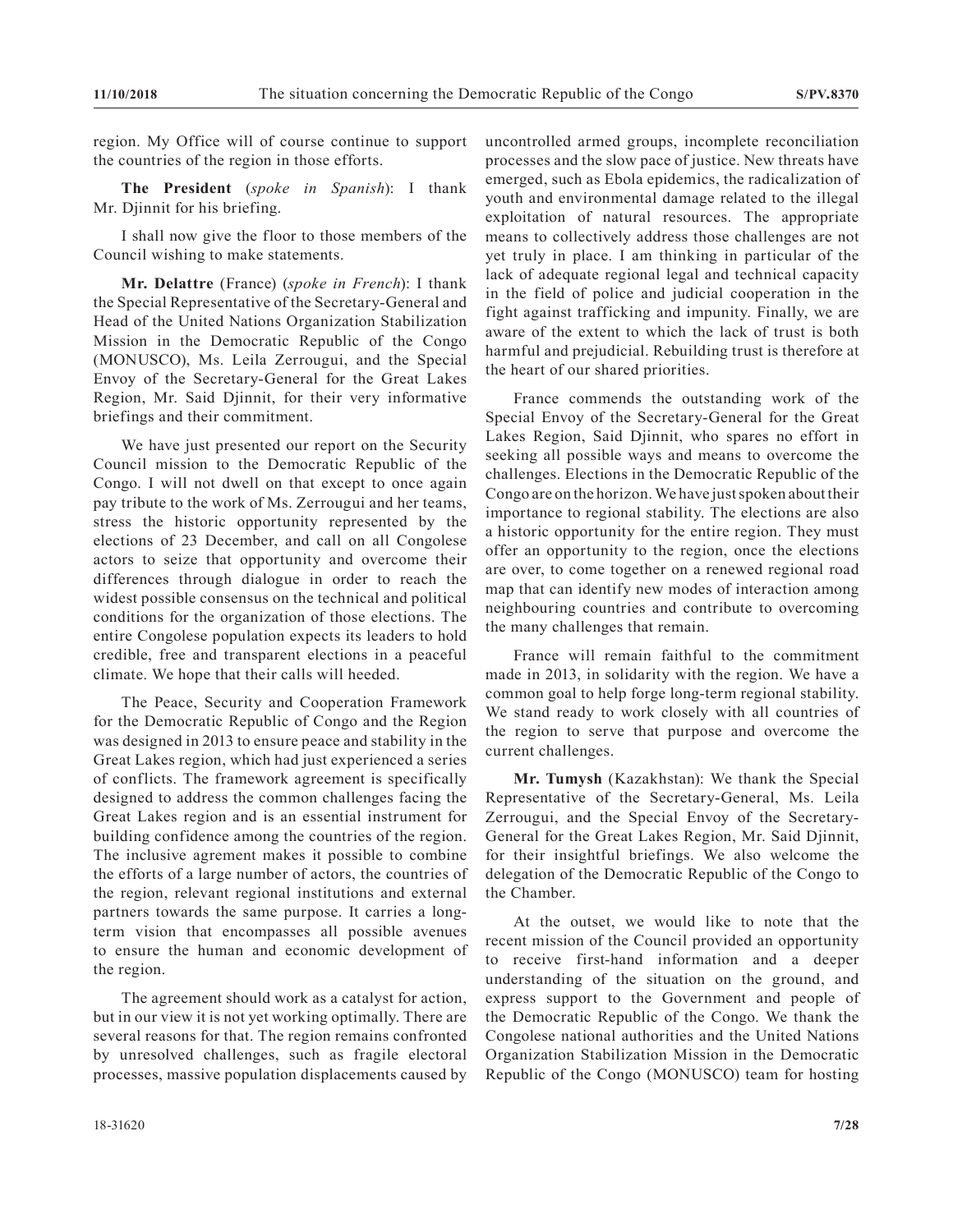the Council's delegation, as well as the Department of Political Affairs, the Security Council Affairs Division, the Department of Safety and Security, the Department of Peacekeeping Operations and others for arranging that visit so efficiently under difficult circumstances.

We pay tribute to the brave women and men of MONUSCO who risk their lives in hazardous conditions. It is one of the largest peacekeeping operations in history and has been serving the host country with courage and selflessness. We see Leila and Said's dedication and loyalty to their duty, which have received international recognition. They have complex mandates and have given us many lessons to learn. We note and appreciate the coordinated and important work they do. They have a large and complex agenda, and we see the different and unique ways in which they contribute.

As an observer at the African Union, we express our solidarity and associate ourselves with the statements of the African troika to be delivered today. I would like to make the following observations.

On the security front, we note with regret the renewed intercommunal violence and activities of armed groups, which exacerbate the already dire humanitarian situation, thereby leading to mass displacement of innocent Congolese people. We strongly condemn all attacks on the civilian population, peacekeepers and humanitarian and health workers and call on all local and foreign armed groups to lay down their weapons. We commend the work of MONUSCO in developing Mission-wide strategies to address the issue of attacks by armed groups and thereby implement the protection-through-projection strategy. The Mission's comprehensive approach to the protection of civilians, including the concept of operations of the Mission's force and police components, becomes even more important in preventing risks linked to violence intended to impede the upcoming elections. We also welcome MONUSCO's continued support to the peace processes on a provincial level, thereby addressing the underlying causes of intercommunal violence by advancing peace through awareness-raising campaigns with the full engagement of local leaders, women and youth.

On the counter-terrorism front, we would like to recall that, during our visit, President Kabila Kabange, Prime Minister Tshibala Nzenzhe and Vice-Prime Minister Mova Sakanyi stressed the importance of fighting terrorism and expressed regret that the members of the Council had not included the issue in their remarks. In particular, the Head of State underlined that terrorism has threatened the Democratic Republic of the Congo for 30 years now. Terrorists have extended their tentacles into the Democratic Republic of the Congo, South Africa, Mozambique, Somalia, Ethiopia, Uganda and many other African countries. President Kabila emphasized, "We are losing our precious population, but we will continue to fight this evil". Kazakhstan therefore calls on Member States to support the Democratic Republic of the Congo in addressing the challenge posed by terrorism. We should recognize that this important country is a significant partner in our global effort aimed at the overall goal of achieving a world free of terrorism.

On the political front, we underline the progress made by the Government of the Democratic Republic of the Congo in preparing for elections according to the electoral calendar. This nationally owned process should be held with respect for the sovereignty, political independence, territorial integrity and unity of the Democratic Republic of the Congo. We reiterate the importance of the implementation by all parties of the political agreement of 31 December 2016. We call on the authorities of the Democratic Republic of the Congo to continue implementing measures to create conditions conducive to holding credible and transparent elections with the meaningful participation of women in the process. Further efforts must be made by all key political actors to establish a constructive and inclusive inter-Congolese dialogue to achieve political progress and build confidence in the electoral process. We commend the committed determination of the Democratic Republic of the Congo Government to assume full responsibility for funding the elections. We therefore encourage all national authorities to continue cooperating with the Independent National Electoral Commission to provide the necessary resources.

We welcome the assurances of President Kabila, who, during the seventy-third session of the General Assembly (see A/73/PV.7) and during the Council's visit said that the elections would be held on time, that every necessary step will be taken to ensure peaceful and credible elections and that he takes it very seriously. In that regard, we underline that the support provided by the United Nations and the African Union is of crucial importance.

Although the elections are an important step in stabilizing the situation in the Democratic Republic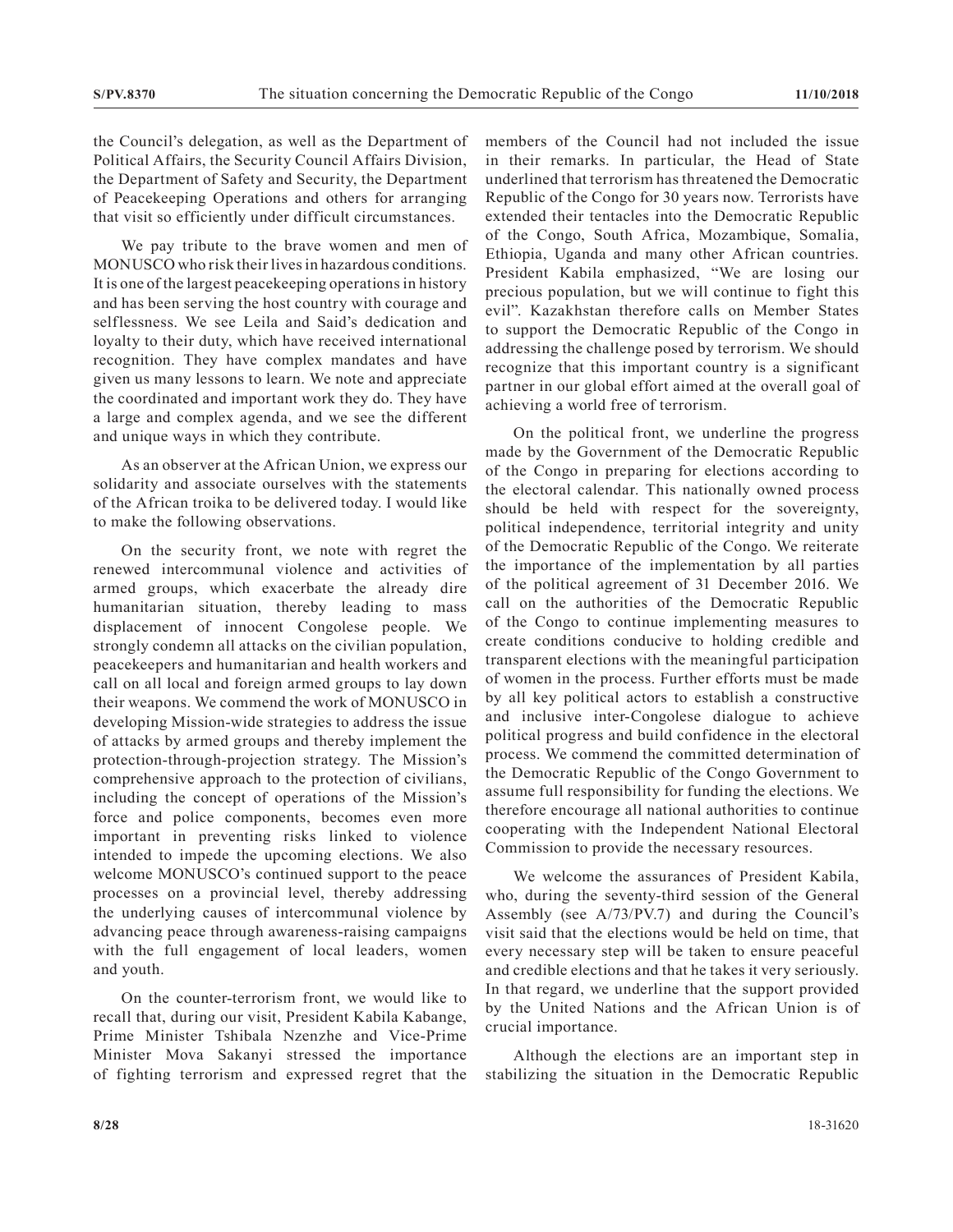of the Congo, they are only a part of the solution. In that vein, we would like to stress the importance of further security-sector reforms, together with the decentralization and consolidation of State authority and the socioeconomic development of the country. We should realize that there is no development without security, but also that there is no security without development. We believe that in the foreseeable future, the Special Representative of the Secretary-General should have a designated deputy who would have oversight over, and be responsible for, development and the fulfilment of the Sustainable Development Goals (SDGs). In that vein, we would like to stress the importance of the threefold approach to addressing conflicts, which is intended to be a global model. Its components are as follows: building capacity for the interlinkages between security and development while promoting the SDGs; a revamped and innovative regional approach; and the One United Nations principle, based on the holistic modus operandi of our Organization. At the same time, as noted by Special Djinnit today and by Special Representative Zerrougui during our visit, we realize that good political will is needed to address the root causes.

On the humanitarian front, we note with regret that the existing situation, with a large number of internally displaced persons and refugees, against the backdrop of the underfunded humanitarian response plan, has been aggravated by the outbreak of the Ebola virus, which has caused more than 100 human deaths. We commend the efforts of the Democratic Republic of the Congo authorities, with the coordinated support of the United Nations and the African Union, to fight this epidemic. However, efforts to combat the Ebola virus are significantly hampered due to the unstable security situation in the affected zones.

On implementation of the Peace, Security and Cooperation Framework for the Democratic Republic of the Congo and the Region, we positively note the enhanced cooperation by the signatory countries on security, political and economic matters, as well as the fight against impunity through judicial cooperation. Our delegation raised this matter during the Council's meeting with Prime Minister Tshibala Nzenzhe. In that regard, we welcome the outcomes of the ninth high-level meeting of the Regional Oversight Mechanism, held on 8 October in Kampala. We encourage the signatory countries to continue to increase their ownership of the Peace, Security and Cooperation Framework and

intensify their efforts to fully implement national and regional commitments. Regional institutions should also play a key role in the quest for lasting peace and stability in the Great Lakes region. The Framework remains a viable context and platform to help the countries and institutions of the region to achieve peace and stability in line with the objectives of the Pact on Security, Stability and Development in the Great Lakes Region, Agenda 2063 of the African Union and the Silencing the Guns by 2020 initiative.

Lastly, we once again express our gratitude for the visit, which enabled us to see at first hand what is happening in the country and what has been done to achieve peace and stability in the Democratic Republic of the Congo. That is our absolute priority, and we will continue to extend our support.

**Mr. Cohen** (United States of America): I thank Ms. Zerrougui, Special Representative of the Secretary-General for the Democratic Republic of the Congo, and Mr. Djinnit, Special Envoy of the Secretary-General for the Great Lakes Region, for their briefings today. We deeply appreciate their updates, especially in these final two months before elections in the Democratic Republic of the Congo.

Following the Security Council's trip to Kinshasa, our focus remains on the state of elections preparations in the Democratic Republic of the Congo. We are particularly glad that the Security Council met with the President of the Independent National Electoral Commission, who had not been able to join us for the August Council briefing (see S/PV.8331). We agree with the Electoral Commission officials that another electoral delay is not acceptable and appreciate their focus on maintaining the 23 December date. The Congolese people have already waited two years to cast their votes.

With that in mind, we will continue to support the efforts of the United Nations Organization Stabilization Mission in the Democratic Republic of the Congo (MONUSCO) to establish contingency plans to distribute voting materials if the Congolese Government makes a last-minute request. We encourage MONUSCO to be transparent with the Congolese Government regarding deadlines for requesting that assistance. However, we recall that it is not MONUSCO's responsibility to organize Congolese elections, it is the responsibility of the Independent National Electoral Commission of the Democratic Republic of the Congo. Although the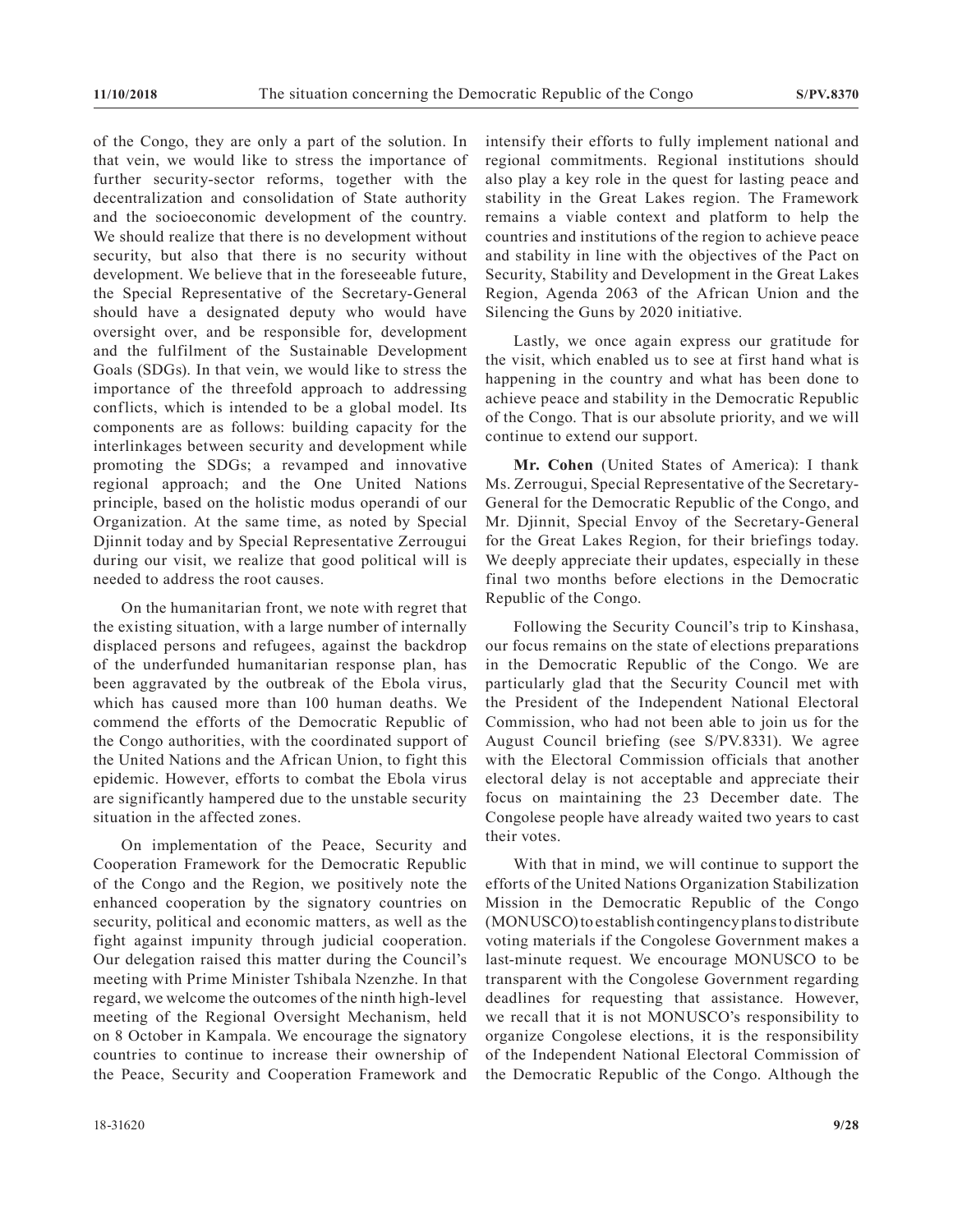Commission has had an extra two years to organize this election, we remain deeply concerned about the specific choices that it has made, in that they are likely to lead to widespread problems on election day.

We believe that Congolese officials intend to hold elections on 23 December, but we are not the people who need to be convinced. The Congolese people need to know that they will have the chance to exercise their vote in a credible election. Now is the time to build that confidence. End the detention of political prisoners and implement fully the December 2016 agreement. Develop a logistics plan to deliver elections materials in time. Release the voter registry in an electronic, searchable format. Build consensus around the electronic voting machines and develop a back-up procedure to ensure voters can still vote even if the machines malfunction or fail to be delivered to all voting stations. Train sufficient poll workers on voting equipment and processes. Those are actions that the Congolese Government, and the Commission in particular, could take today to address the concerns of Congolese voters.

The goal for 23 December 2018 is free, fair and credible elections. One way to safeguard that is through elections observers. We encourage the Independent National Electoral Commission to speedily begin to welcome and accredit election observers in coordination with the African Union, the Southern African Development Community and Congolese civil society.

Two weeks ago, on the floor of the General Assembly, President Kabila Kabange called for the end of MONUSCO (see A/73/PV.7). We share that goal, but our focus is on the execution and on the timing. As the report of the Secretary-General (S/2018/882) documents, MONUSCO is essential for civilian protection in the Democratic Republic of the Congo. Armed groups continue their attacks and human rights violations, especially against civilians in the eastern Democratic Republic of the Congo. We recognize the efforts of the United Nations to repatriate or relocate former combatants from Rwanda and South Sudan, even as we remain deeply concerned about attacks by the Allied Democratic Forces, which appear to be increasing in frequency and lethality. In North Kivu and Ituri, MONUSCO is providing life-saving logistic support to the Ebola response, protecting convoys and ensuring that humanitarian workers can operate safely in difficult conditions. That health crisis will require our full attention and ingenuity to halt Ebola's spread.

When the time is right, we will be the first to celebrate MONUSCO's closure, as called for by President Kabila Kabange in his address, but today it is too soon to celebrate.

Finally, we note that Congolese authorities have started the trial on the murder of two United Nations experts, Michael Sharp and Zaida Catalán, who were killed while investigating human rights violations in the Kasais. We want to remind the Congolese authorities of the importance of a thorough investigation and fair trial without the pressure of artificial timelines. No one wants to see innocent people convicted for a murder they did not commit or those guilty walk free. We encourage the Secretary-General to renew the Followup Mechanism to accompany Congolese authorities in seeking justice for Michael and Zaida.

**Mr. Skoog** (Sweden): I thank Special Representative of the Secretary-General Zerrougui and Special Envoy Djinnit for their briefings. I extend my gratitude to the Government of the Democratic Republic of the Congo, as well as the co-leads France, Equatorial Guinea and Bolivia, the United Nations Organization Stabilization Mission in the Democratic Republic of the Congo (MONUSCO) and the United Nations country team for organizing our visit to the Democratic Republic of the Congo last week. The visit, although limited to Kinshasa, offered very useful impressions of the progress on the electoral calendar, but also on remaining challenges, the human rights situation, humanitarian needs and security.

Today I will address the elections, the overall security and human rights situation and the role of the United Nations, and will share a few thoughts on the way forward.

When Sweden joined the Council in January 2017, a major crisis had just been avoided by the signing of the 31 December 2016 agreement. The agreement provides the road map towards peaceful, credible and inclusive elections on 23 December — elections that are indeed critical to peace and stability in the Democratic Republic of the Congo and in the broader region.

Those elections are now less than three months away. Important progress has made in recent months. We welcome the important preparatory steps that have been taken. Efforts are now urgently needed to implement all parts of the agreement, including the confidence-building measures. The opening of equal democratic space for all is essential, including the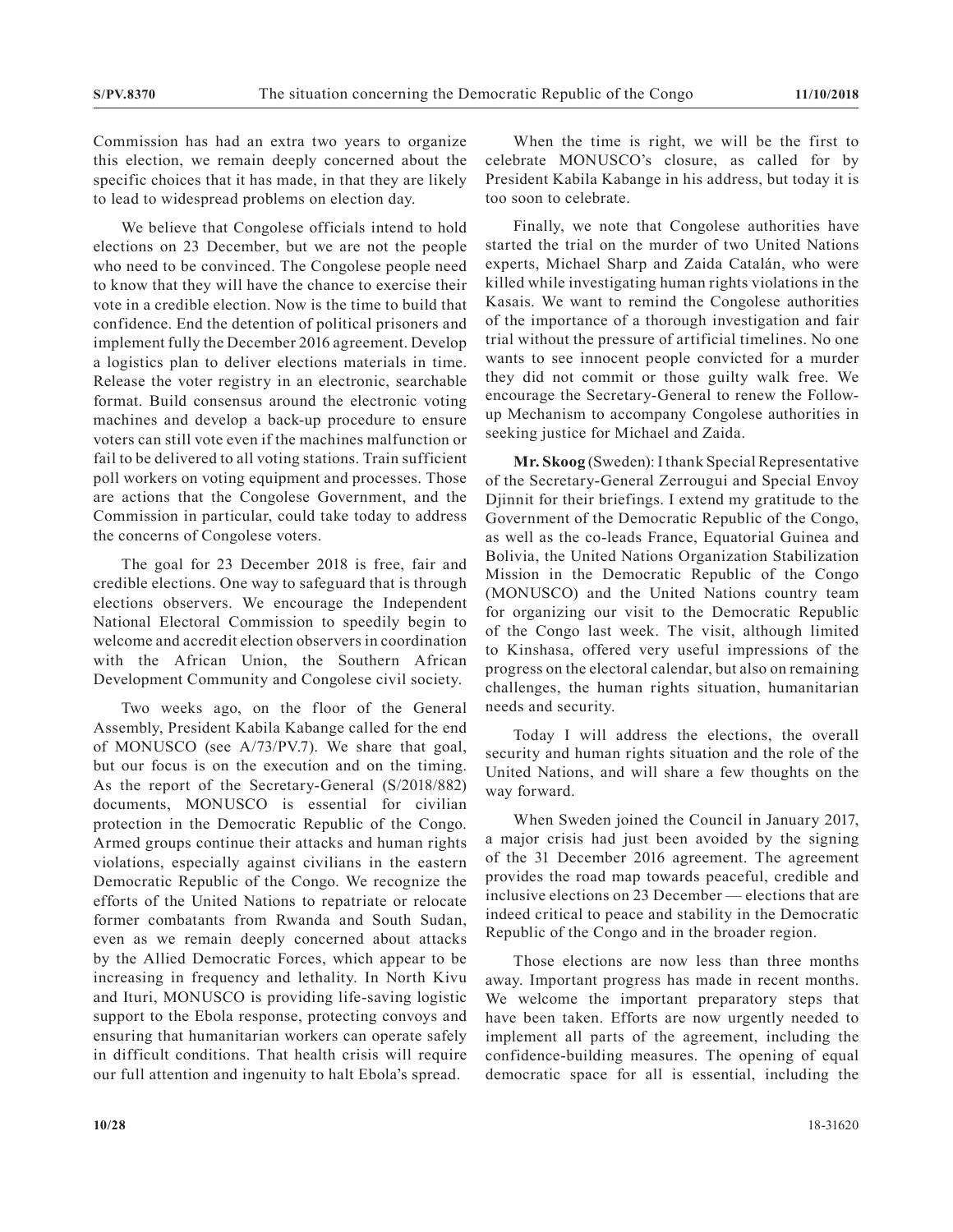freedom of assembly and of expression. As in any other country, the Government has a special role to play in ensuring the fulfilment of those measures. Everyone must be able to campaign freely and peacefully, political prisoners must be released, and the political rights of all must be safeguarded.

Women's full and equal participation in the elections is vital and must be supported and encouraged. Unfortunately, the conditions for women's participation still look dire. Much more needs to be done to mitigate the political, economic, security and social impediments to women's participation on equal terms.

The Independent National Electoral Commission has a critical role to play. As preparations proceed, there is need for more proactive outreach and increased public information about the electoral process. That includes clear guidance on the functioning of the voter registry and the voting machines. Legitimate concerns and recommendations on how to improve those processes should be taken on board and considered in a transparent and collaborative fashion. Independent election observers would bring further credibility to the electoral process and help to bring added trust and confidence. We welcome the intention of the Southern African Development Community to provide support with an observation mission, and encourage the Democratic Republic of the Congo to also engage with other national, regional and international actors. The continued readiness of MONUSCO to assist with technical and logistical support is welcomed.

The ambitious efforts of the Conférence épiscopale nationale du Congo (CENCO) to train and deploy national observers should be encouraged and supported. Further efforts are clearly needed to build confidence and for the elections to be widely accepted among the Congolese people. Good offices functions by CENCO or the Special Representative of the Secretary-General, as needed, are important in that regard. Any concerns about the conduct of the elections should be addressed peacefully and through established channels and institutions, and be duly considered in accordance with international standards.

Continued regional leadership and international unity are key. The recent discussions in Kampala on advancing the Peace, Security and Cooperation Framework for the Democratic Republic of the Congo and the Region, as referred to by Special Envoy Djinnit, highlight the importance of regional coordination, including for the conduct of credible elections in the Democratic Republic of the Congo. The joint statement of the Security Council and the African Union Peace and Security Council earlier in July illustrated international unity on the need for those elections to be credible.

We condemn continued human rights violations by armed groups in the Democratic Republic of the Congo. We are especially concerned about the escalation of violence and attacks in and around Beni, in the Kasai region and most recently in the mining town of Rubaya. Sexual and gender-based violence is widespread. The destabilizing activities of armed groups are of grave concern.

It is important never to let violence and human rights violations become the new normal, and all parties are responsible for that. The Government has a particular responsibility to address violence and abuse, including sexual and gender-based violence. The high percentage of violations that are attributed to State agents is of great concern. Fighting impunity is key. We call on the Government to continue to strengthen efforts to ensure that those responsible for violations are held to account.

The fragile security situation has also had a negative impact on the Ebola response, as well as other humanitarian efforts. We call for a period of tranquillity to allow for addressing the threat of Ebola. More funding is needed for the overall humanitarian response and, not least, safe and unimpeded humanitarian access must be granted.

We commend the work of MONUSCO, which operates under difficult conditions and with an extensive mandate. We appreciate the more proactive posture of the Mission, which has enabled better protection for both civilians and peacekeepers. With limited resources, MONUSCO has been able to deliver important results. We fully support the mandate of the Mission and the continued good offices of Special Representative Leila Zerrougui. It is important that MONUSCO be prepared to manage violence and insecurity in connection with the elections, including in the post-election context. Continued efforts for the transfer of capacity can, we hope, be explored after the elections.

The United Nations country team also deserves credit for its important work, exploring a broader peace and development agenda amid honourable efforts to provide humanitarian assistance in difficult circumstances. In an ideal scenario, venues will open up after the elections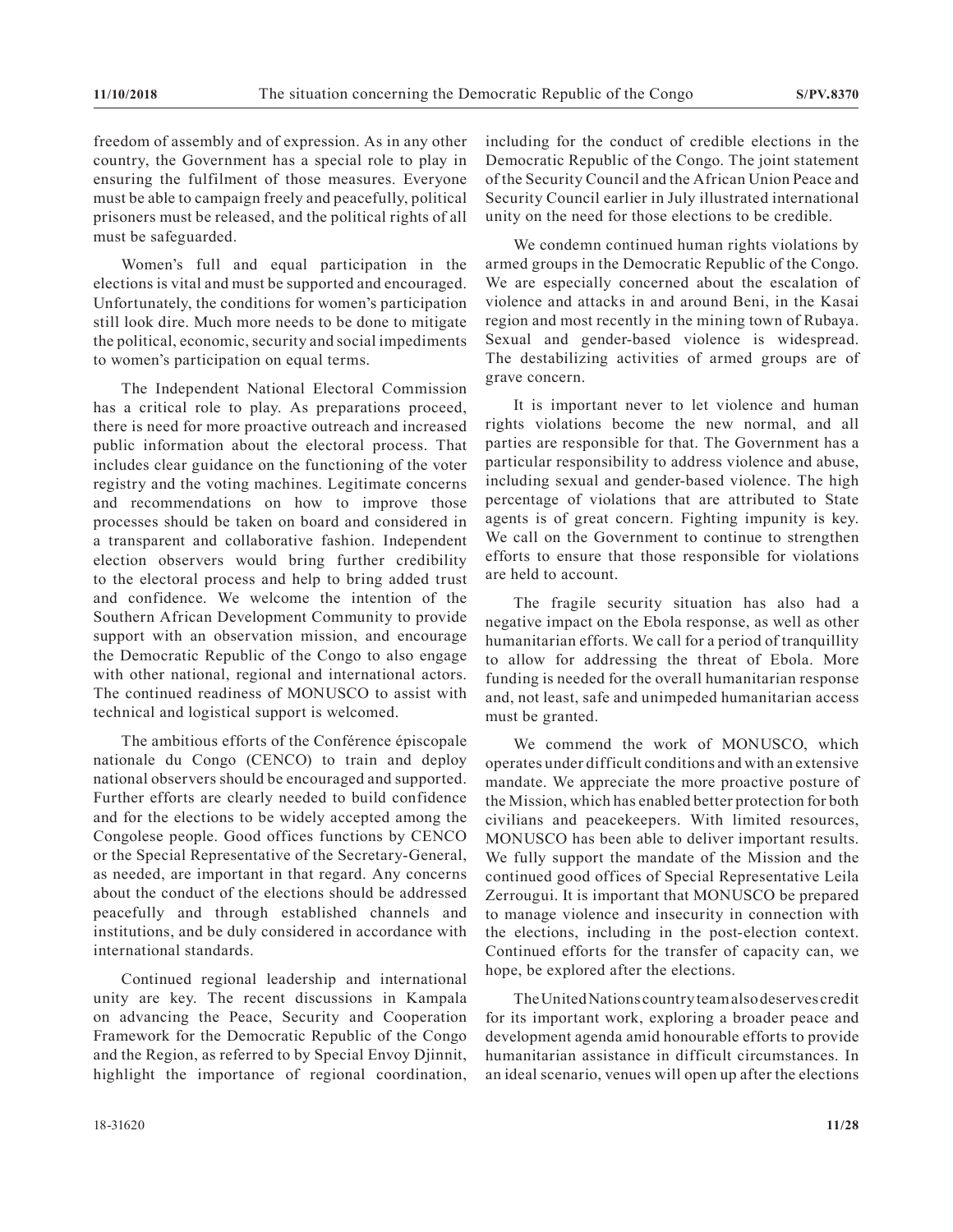for a stronger development focus, based on a credible Government plan focusing on the long-term needs of the population for socioeconomic development, based on the Sustainable Development Goals.

I want to take this opportunity to note some new dynamics in the trial and investigation into the murders of United Nations experts Zaida Catalán and Michael Sharp, which were also raised by my American colleague. We underscore the continued need for the Democratic Republic of the Congo authorities to fully cooperate with the follow-on mechanism, initiated by the Secretary-General and led by Mr. Robert Petit, as well as national investigations. It is also important that the national investigations take note of recommendations made by the mechanism, especially in terms of conducting thorough and legally robust investigations without artificial timelines for its completion. We welcome the anticipated extension of the mechanism. The Swedish investigation is still experiencing issues relating to cooperation with Democratic Republic of the Congo authorities. We would also like to acknowledge the ongoing efforts of the Secretariat to improve the overall security and conditions for United Nations experts, an issue that requires the Council's further attention and support.

Just as we landed in the Democratic Republic of the Congo, we were met with the announcement that Dr. Mukwege and the Panzi hospital had been awarded the Nobel Peace Prize. That is very significant recognition for all women affected by sexual abuse, and it has shed light on the tremendous suffering that conflict-related sexual violence imposes on victims, their families and entire societies in the Democratic Republic of the Congo and elsewhere. Let us hope that the prize will help turn the corner towards putting an end once and for all to that most horrendous of crimes and that women will be empowered to play a full and equal part in the future of the Democratic Republic of the Congo.

The Congolese people have suffered for too long. The upcoming elections and the subsequent democratic transfer of power will offer an opportunity for renewed momentum in putting the interests of the people first. Credible and peaceful elections are necessary but not sufficient on the road ahead for the Democratic Republic of the Congo. Moving from constant emergency mode and humanitarian crisis towards real development based on the 2030 Agenda for Sustainable Development and the enjoyment by all Congolese of their fundamental rights is necessary. All national stakeholders, countries in the region and the international community must now focus efforts on ensuring that the opportunity to change the trajectory in the Democratic Republic of the Congo is seized.

**Mr. Van Oosterom** (Netherlands) (*spoke in French*): Last week's visit to the Democratic Republic of the Congo made possible a better analysis of the challenges facing the country in the run-up to the elections. I would like to thank the representatives of France, Bolivia and Equatorial Guinea for their preparatory work and their very thorough briefings this morning. I would also like to thank Ms. Leila Zerrougui and Mr. Said Djinnit for their briefings just now. The Kingdom of the Netherlands continues to provide them with its full support.

Today I would like to dwell on three points. First, I would like to share some of the highlights of the Security Council's visit. Secondly, I will emphasize the importance of confidence-building in the final phase of the election preparations. Lastly, I will address the role of the United Nations Organization Stabilization Mission in the Democratic Republic of the Congo (MONUSCO) in relation to Action for Peacekeeping.

On my first point, I would like to share some reflections on our recent visit to the Democratic Republic of the Congo. I thank the Congolese authorities and MONUSCO for their hospitality. Our various interviews revealed to what extent the political differences among the different parties affect people's lives. Our meeting with the female candidates particularly struck me. They were bursting with positive energy and had the clear will to improve Congo's future.

During our visit, the Nobel Peace Prize was awarded to Dr. Denis Mukwege. The Kingdom of the Netherlands admires his commitment to the health and the dignity of women in the eastern part of the Democratic Republic of the Congo. That honour sends a political signal to all countries of the world and calls on them to continue the fight against sexual violence in conflict areas. We also welcome President Kabila Kabange's reaffirmation of that message of zero tolerance for sexual violence. We look forward to seeing its further implementation.

My second point concerns the two months remaining to prepare the elections. Several important steps have been taken to ensure the holding of the elections on 23 December. I am thinking of the training of national observers and the provision by the authorities of the necessary logistical materiel. As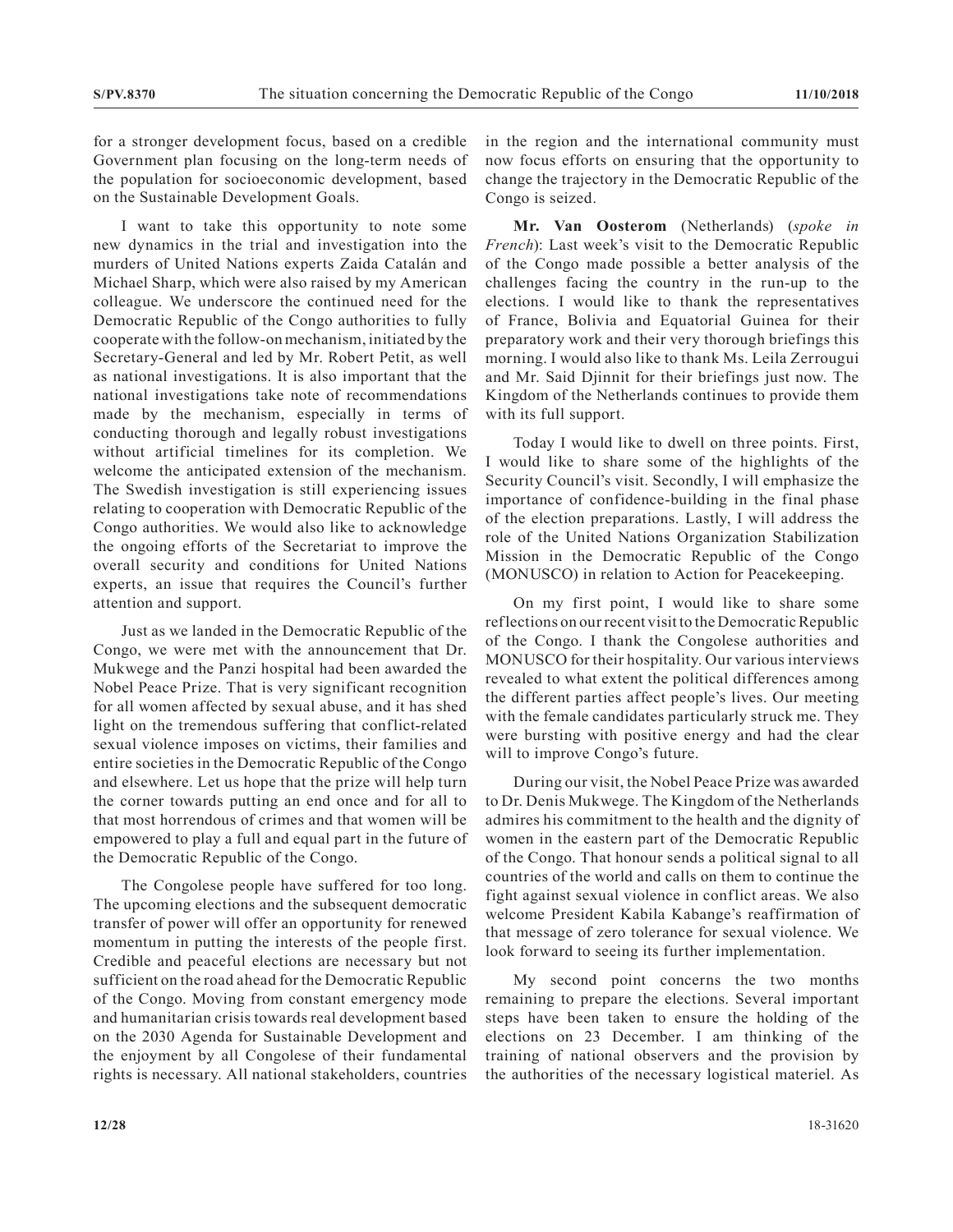pointed out by our French colleague, the outstanding problem can be summed up in one word — trust. There are deep political divisions. We call on all actors to strengthen their cooperation so as to reach agreement on outstanding issues. We call on the Independent National Electoral Commission to increase transparency and openness. We underline the need for all political parties to be able to campaign safely. We call for the full implementation of the New Year's Eve agreement, in particular the opening of political space. We encourage the Government of the Democratic Republic of the Congo to invite independent observers. Such confidence-building measures are crucial to the credibility of the elections.

My third point concerns MONUSCO. I recall that MONUSCO is ready to provide logistical support to the electoral process. However, it is important to look beyond that deadline because the elections will not remove the root causes of the conflict, which still affects millions of civilians in eastern Congo.

During our visit, I was impressed by MONUSCO's efforts towards Action for Peacekeeping. Last March, our Prime Minister, Mark Rutte, helped to launch that initiative here in the Security Council in support of Secretary-General Guterres (see S/PV.8218). MONUSCO has shown itself able to act more proactively and more flexibly. We commend the Force Commander for his commitment to Action for Peacekeeping. His goal is to save lives, not to count the bodies. At the same time, I noted the need for resources to implement the new protection-through-projection strategy. That includes air assets, night-vision goggles and intelligence. The strategy will need to be evaluated in order to draw lessons for other peacekeeping operations.

It is also imperative that MONUSCO rapidly have access to all the materiel that has not yet entered Congolese territory. The primary task of the Mission remains the protection of civilians. The violence perpetrated by the Allied Democratic Forces in the vicinity of Beni — an area affected by the Ebola virus — once again illustrates the importance of that task.

The visit clearly showed me the need for a realistic mandate and for MONUSCO to focus on the key tasks. That clearly demonstrates that any exit strategy for MONUSCO should be considered only with the utmost caution, taking into account the needs of Congolese civilians. Moreover, a possible early

reduction of MONUSCO troops risks having significant consequences beyond the national territory.

In the context of regional aspects, the Peace, Security and Cooperation Framework for the Democratic Republic of the Congo and the Region remains highly relevant, as the ninth high-level meeting of the Regional Oversight Mechanism emphasized. Only the political will of the stakeholders will be able to fully realize the potential of the Framework.

In conclusion, the time remaining before the elections on 23 December will be crucial. All parties must step up their efforts to ensure free, credible and peaceful elections that enhance the prospects for the people of the Democratic Republic of the Congo. They can count on our support. For the future of the Democratic Republic of the Congo, we must maintain the unity of the Security Council.

**Mr. Tenya** (Peru) (*spoke in Spanish*): We appreciate the convening of this meeting and the important briefings by Special Representative Leila Zerrougui and Special Envoy Said Djinnit. I would like to very briefly join the Permanent Representative of Sweden in expressing thanks to the leader of the Security Council mission, the Permanent Representative of France, and to the co-leaders, the Permanent Representatives of Bolivia and Equatorial Guinea, as well as the members of the Council secretariat, for their outstanding conduct of the mission.

We would like to start by emphasizing the importance of the Democratic Republic of the Congo holding on 23 December free, transparent, inclusive and credible elections, allowing for the establishment of a new Government that will be called on to address the serious challenges that the country faces. In that regard, we wish to acknowledge the efforts undertaken by the Government, in particular the firm commitment that the Head of State himself, President Kabila Kabange, expressed to us last week, for the success of the December elections. We also highlight the work of the Independent National Electoral Commission in complying with the electoral calendar. We reiterate the importance of the international community's support in that process, while respecting the principle of sovereignty.

As has been mentioned, the members of the Security Council had an opportunity to get close to the situation and interact with Congolese authorities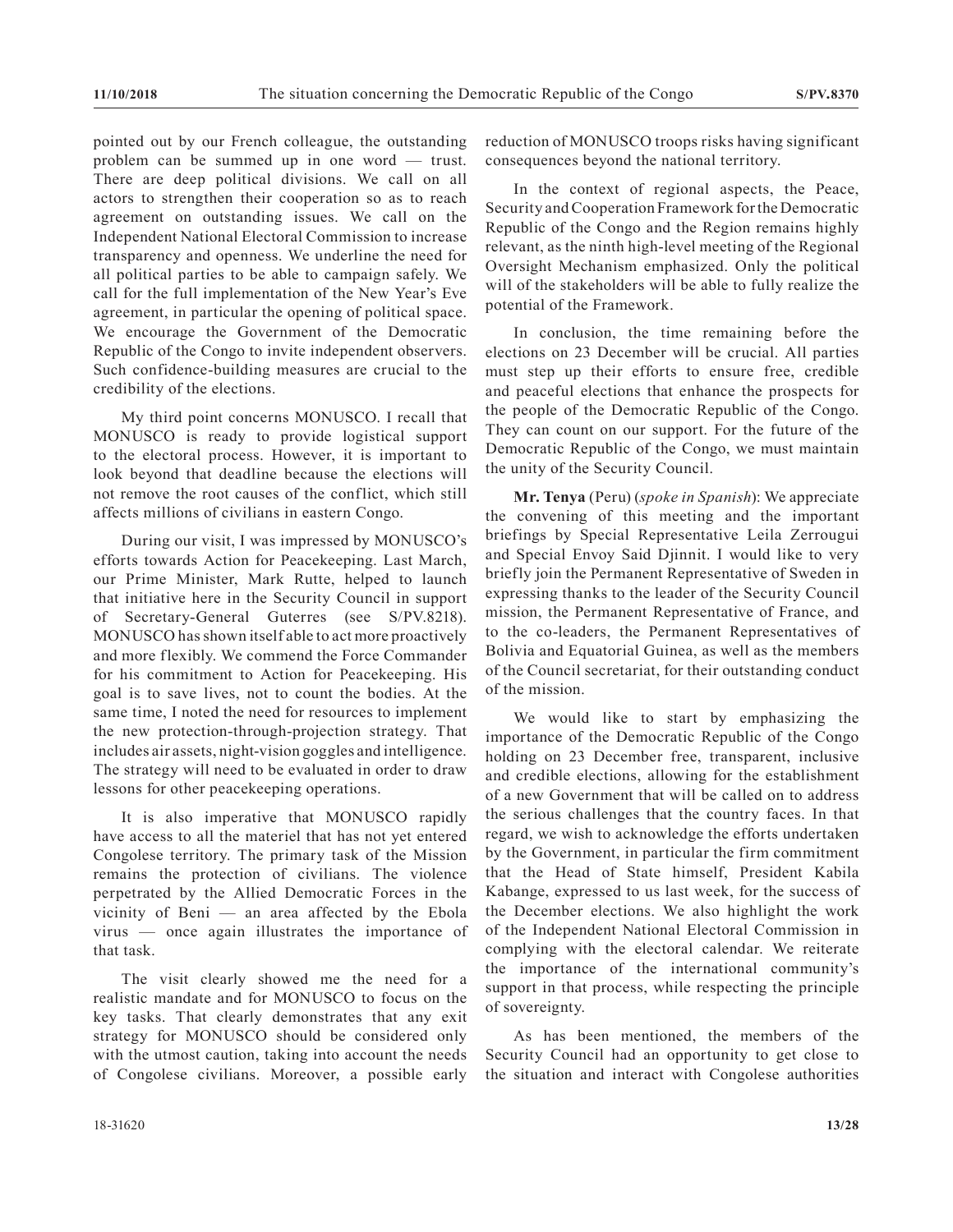and civil society, to whom we are grateful for their generous hospitality.

We take due note of the concerns voiced by the opposition with regard to the use of voting machines. We are confident that it will be possible to reach an understanding. We also hope that there will be adequate training on their use so that the Congolese people can express their will without major setbacks. Beyond the technical and logistical discussions on the process, we consider it essential that a healthy debate and exchange of ideas and proposals among the candidates be generated so that Congolese citizens are well informed when choosing their future leaders.

We also express our concern about the arbitrary arrests of members of the opposition and representatives of civil society, which are contrary to the democratic climate in which elections must be conducted. In that regard, we underline the need to fully implement the confidence-building measures set forth in the 31 December 2016 political agreement.

We also stress the important supporting role of the United Nations Organization Stabilization Mission in the Democratic Republic of the Congo (MONUSCO), the African Union and subregional organizations, as well as that of neighbouring countries, in ensuring that the electoral process can become a turning point in the building of sustainable peace in the country.

With regard to the security situation, we deplore the continuing attacks by armed groups against the civilian population in the east of the country and the inter-ethnic violence in the South Kivu region, as well as the theft of weapons from the armed forces by militias. We consider it essential that the armed forces, MONUSCO and the Intervention Brigade continue to work together to more effectively protect the civilian population, especially from Allied Democratic Forces attacks in the North Kivu region.

We would also like to underline the organization of workshops to determine the humanitarian needs in the country, conducted by the Office for the Coordination of Humanitarian Affairs. We believe that initiative will foster cooperation between Congolese authorities and humanitarian agencies at the national and sub-national levels.

We also welcome MONUSCO's quite committed and steadfast work in the area of human rights, in particular in the implementation of the road map to secure the release of children recruited by armed groups, and we stress the need to bring those responsible to justice. Along the same lines, we welcome the community violence-reduction projects implemented in the east of the country, which have given ex-combatants access to jobs and reduced the risk of young people being recruited by militias.

Finally, we express our deep concern about the new outbreak of the Ebola virus, and regret that it has cost the lives of 120 people and threatens almost 200 other affected people, at the very least. We highlight and support the work of the World Health Organization and the United Nations to tackle the situation in coordination with the Government. However, we note with alarm that the virus is spreading in areas affected by constant attacks by armed groups. That obviously hampers prevention efforts for a timely and comprehensive response to the threat posed by the virus. The MONUSCO staff and the health personnel deployed to those areas deserve our admiration and support.

**Ms. Guadey** (Ethiopia): We thank Special Representative of the Secretary-General Leila Zerrougui and Special Envoy Said Djinnit for their comprehensive and informative briefings, as well as for their continued efforts and capable leadership in the field.

We note the significant progress that has been made in the preparations for the holding of the 23 December elections in the Democratic Republic of the Congo. We appreciate the efforts of the Independent National Electoral Commission to ensure the achievement of key milestones in the electoral process. In that regard, the publication of the final list of candidates for the presidential, national and provincial legislative elections is encouraging. We very much welcome the decision of President Joseph Kabila Kabange not to run for office, in line with the Congolese Constitution.

The Security Council visit to Kinshasa was indeed very useful in witnessing the ongoing preparations for the upcoming elections in December and interacting with all the relevant stakeholders. We thank the co-leads for their briefing on the series of important discussions we had during the visit.

Despite the progress made thus far, many challenges persist. We observed a lack of trust in the electoral process, which greatly underscores the need to implement the confidence-building measures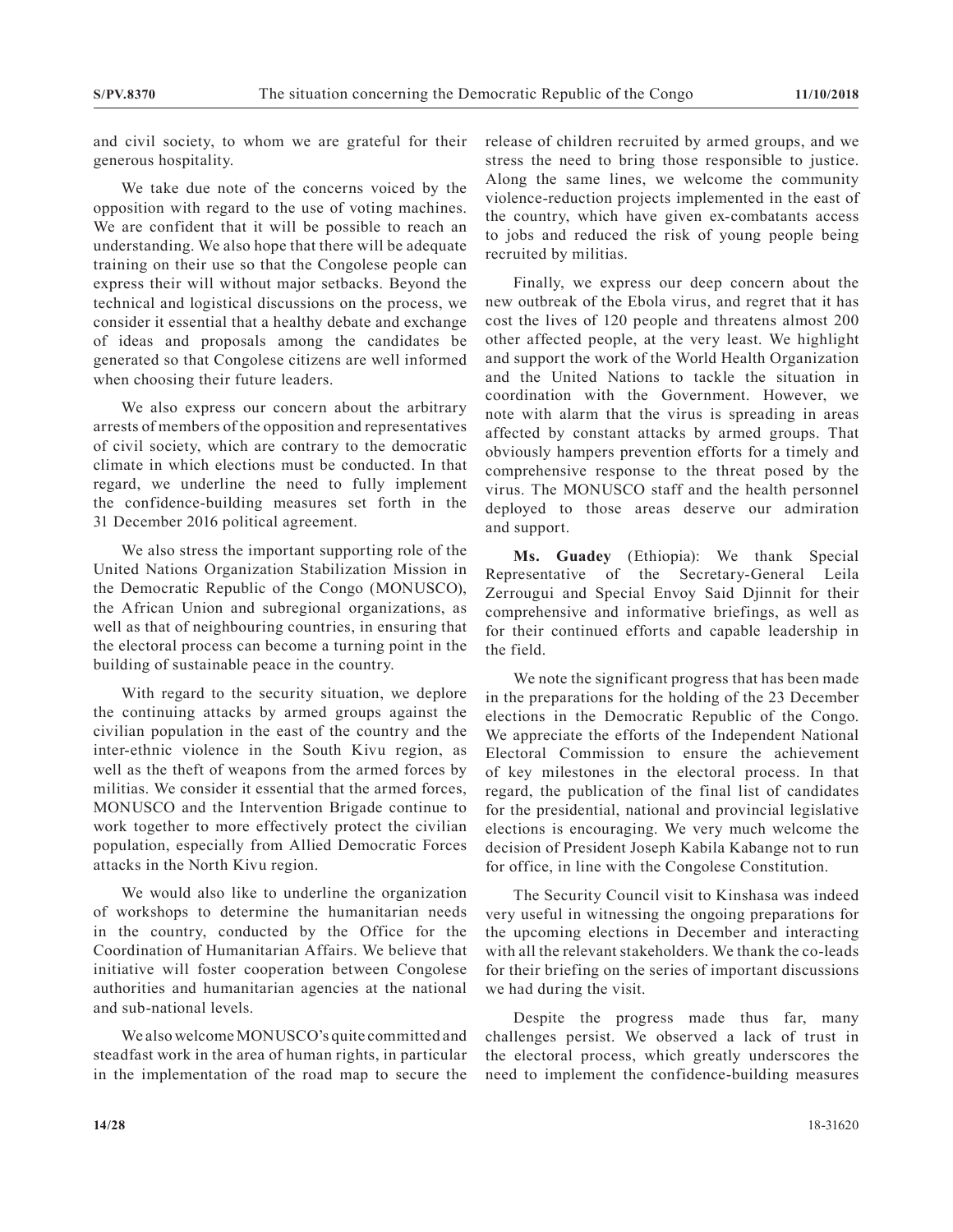identified in the 31 December 2016 political agreement. All Congolese political stakeholders need to engage positively and constructively, with full respect for the Congolese Constitution and its institutions, to create the necessary conditions for the holding of free, fair, credible and peaceful elections.

We observed at first-hand what the United Nations is doing on the ground to support the electoral process and witnessed the readiness of MONUSCO to provide technical and logistical support to the Electoral Commission. We note that the Mission is carrying out its mandate under difficult circumstances and needs all the support it can get from the Council.

The role that MONUSCO has played in Ebola response efforts, which include operations to address the persistent threat of armed groups and to protect humanitarian spaces, is commendable.

The continued activities of negative forces operating in the Democratic Republic of the Congo and the region remains a matter of concern. We note the outcome of the ninth high-level meeting of the Regional Oversight Mechanism of the Peace, Security and Cooperation Framework for the Democratic Republic of the Congo and the Region, held in Kampala a few days ago, which, among other things, stressed the need for a new approach that goes beyond existing measures to ensure greater regional cooperation in fully neutralizing those elements without delay.

Five years after the signing of the Peace, Security and Cooperation Framework, the Great Lakes region continues to face enormous challenges. That there is need to do more to build trust among countries of the region is very clear. We hope greater efforts will be made in that regard, without which no meaningful progress can be made in realizing the objectives set out in the Peace, Security and Cooperation Framework. The Security Council should support and encourage the countries of the region to build trust.

As we discussed last week, the Ebola situation is quite worrisome. We appreciate the Government of the Democratic Republic of the Congo and all other international partners that are making every possible effort to address and contain the spread of the disease. The World Health Organization has already alerted us about the possible risk of the virus spreading to other parts of the country and the wider region, with enormous implications for regional peace and stability. That is why there is a need for greater mobilization of international support for the ongoing response efforts to contain the spread of the disease. In that context, we are planning to propose a draft resolution that will build on the important discussion we had last week. We look forward to engaging with all Council members on the matter over the coming days.

**Ms. Edjang Mangue** (Equatorial Guinea) (*spoke in Spanish*): We thank Special Representative of the Secretary-General Zerrougui and Special Envoy Djinnit for their leadership, dedication and outstanding briefings on the situation in the Democratic Republic of the Congo and the region.

First and foremost, we would like to express our concern for, and encouragement to, our sisterly country the Democratic Republic of the Congo following the most recent Ebola outbreak.

The Republic of Equatorial Guinea attaches the utmost importance to the events unfolding in the Democratic Republic of the Congo. Given our strong bonds of sisterhood and friendship and the fact that we are members of the same subregional institutions, we view its problems as though they were our own. The Democratic Republic of the Congo has made efforts to become stable and has embarked upon a process of reconstruction. We commend those efforts. We understand that the country is at a key juncture in its history, and we are hopeful about the situation.

Positive developments ahead of the upcoming trio of presidential, legislative and provincial elections on 23 December are key to future lasting stability in the Democratic Republic of the Congo. In that regard, it is worth noting that considerable progress has been made in the electoral process with regard to preparations, as stipulated by the electoral calendar, the publication of the electoral roll in line with legislation, the easing of political tensions and dialogue among all parties on the use of voting machines, among other things. It is for those reasons that we encourage the Government and the Independent National Electoral Commission, political parties, civil society and all the national stakeholders concerned to continue strengthening the process so as to ensure that all citizens can exercise their right to vote in the best conditions, while raising people's awareness about how to exercise that right.

We encourage all Congolese actors to create the conditions necessary for the holding of peaceful elections and do everything possible to ensure that the ballot on 23 December is credible, transparent, inclusive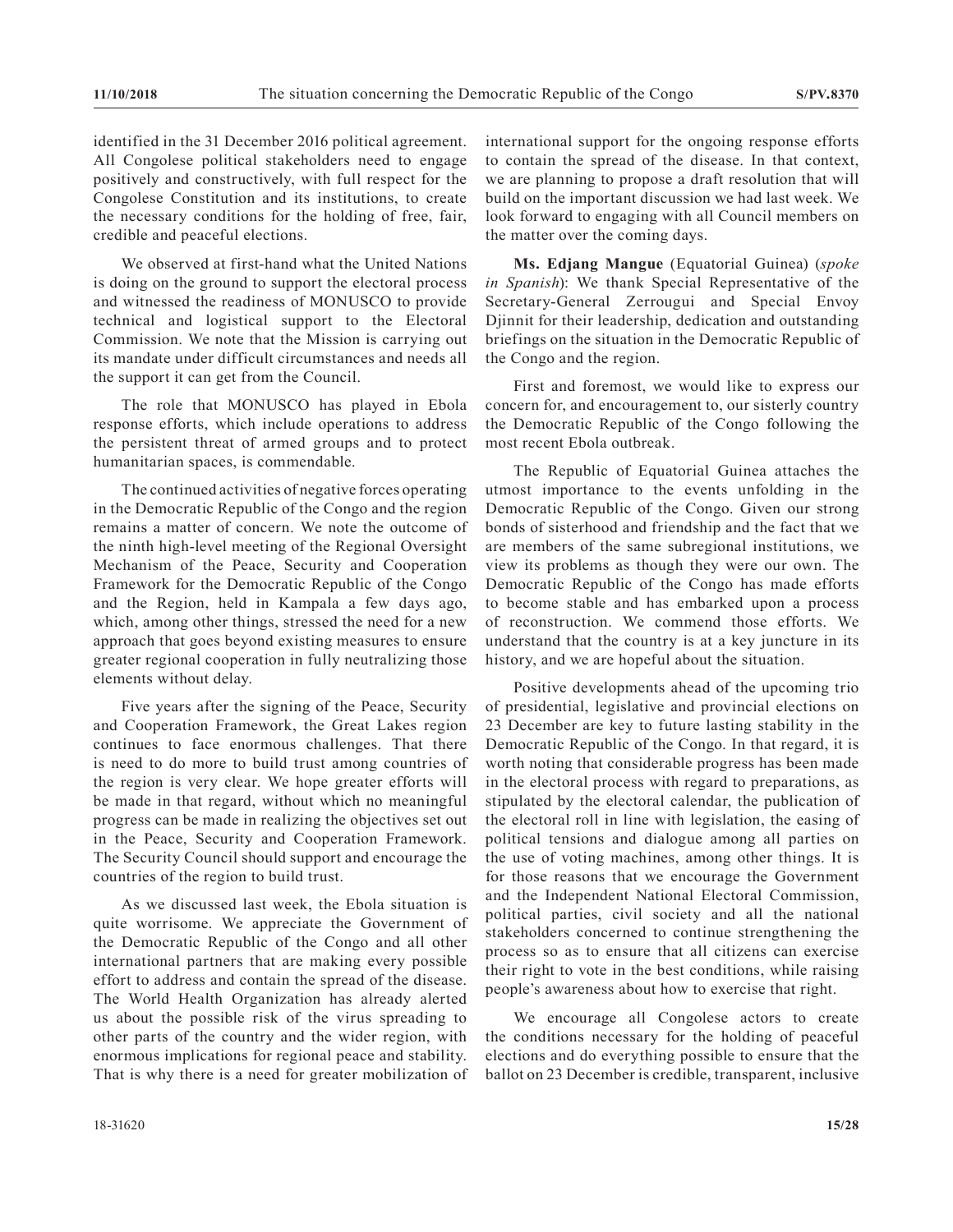and held in a calm environment. Full compliance with the Saint-Sylvestre agreement of 31 December 2016 is the best guarantee for the holding of satisfactory elections and for a subsequent peaceful transfer of power. Those are key aspects in ensuring the legitimacy of elected authorities and, in particular, the stability of the country and the region. Easing political tensions, implementing the recommendations of the International Organization of la Francophonie and ensuring dialogue among all parties on the use of voting machines are also key factors. In that regard, we welcome as a positive step the meeting of the various political parties that took place on 29 September.

One of the lessons learned from the most recent visit by the Security Council to the Democratic Republic of the Congo is that for upcoming elections to be a resounding success and viewed as a step forward for the Congolese people, all possible post-election scenarios must be analysed with a view to taking measures that guarantee the building and strengthening of lasting peace in the country.

We welcome the public statement on the state of the nation made by President Joseph Kabila Kabange on 19 July before a joint session of the National Assembly and the Senate. The President reiterated his intention to respect the country's Constitution and underscored that his Government remained firmly committed to fully shouldering its responsibility to fund the presidential, legislative and provincial elections. He also stressed that he did not intend to stand as a candidate in the presidential elections. In a legitimate exercise of sovereignty and independence, the President's announcement illustrates his determination and commitment to the country. The international community must continue to support the Government and the people of the Democratic Republic of the Congo in its electoral process, while respecting the principle of non-interference in its internal affairs, as well as its independence, sovereignty and territorial integrity.

With regard to the security situation, challenges remain in the east of the country, as demonstrated by violence between the Allied Democratic Forces and the Forces armées de la République Démocratique du Congo, in particular around Beni. We therefore encourage the Government to continue taking measures to address the security situation and the activities of armed groups in various provinces and protect civilians, with the support of the United Nations Organization Stabilization Mission in the Democratic Republic of the Congo (MONUSCO). We also urge all the parties concerned to act responsibly so as to promote social cohesion, in particular during the electoral period, as well as a cessation of hostilities by the armed groups. We also encourage the Congolese authorities to remain committed to ensuring that those responsible for crimes and gross violations of human rights and humanitarian law are brought to justice.

The Republic of Equatorial Guinea condemns the pillaging and exploitation in conflict zones and the transfer of raw materials to other regions, which serve to underscore the double standards observed during conflicts and, at times, explain the reasons for them. Without a definitive solution to the problem, the possibilities for successfully resolving the issue of peace and security in the region will remain distant. The illegal exploitation of natural resources in the Democratic Republic of the Congo produces considerable economic benefits that do not go to benefit the Congolese people, but other actors instead. It is therefore important to take steps to put an end to that situation and, if necessary, impose sanctions on those who do not comply with international standards in that regard.

Equatorial Guinea believes that the assistance provided by various international organizations, including the United Nations, in close collaboration with the European Union, the African Union, countries of the region, the Southern African Development Community, the International Conference on the Great Lakes Region and the Economic Community of Central African States, is essential in the quest for a lasting solution to the political situation in the Democratic Republic of the Congo. To that end, Equatorial Guinea would like to echo the call made by the African Union Peace and Security Council to establish a coordination mechanism that includes all of the actors I mentioned, with a view to ensuring effective and consistent support for the country. Equatorial Guinea also calls for the implementation of the Peace, Security and Cooperation Framework for the Democratic Republic of the Congo and the Region, signed on 24 February 2013 in Addis Ababa. We urge its signatories and guarantors to take the necessary steps and redouble efforts to ensure its full and effective implementation. It is therefore crucial to neutralize the armed groups operating in the east of the country.

The recent and well-deserved recognition of the excellent work of Dr. Denis Mukwege and his colleagues, at both the Panzi Hospital and Foundation,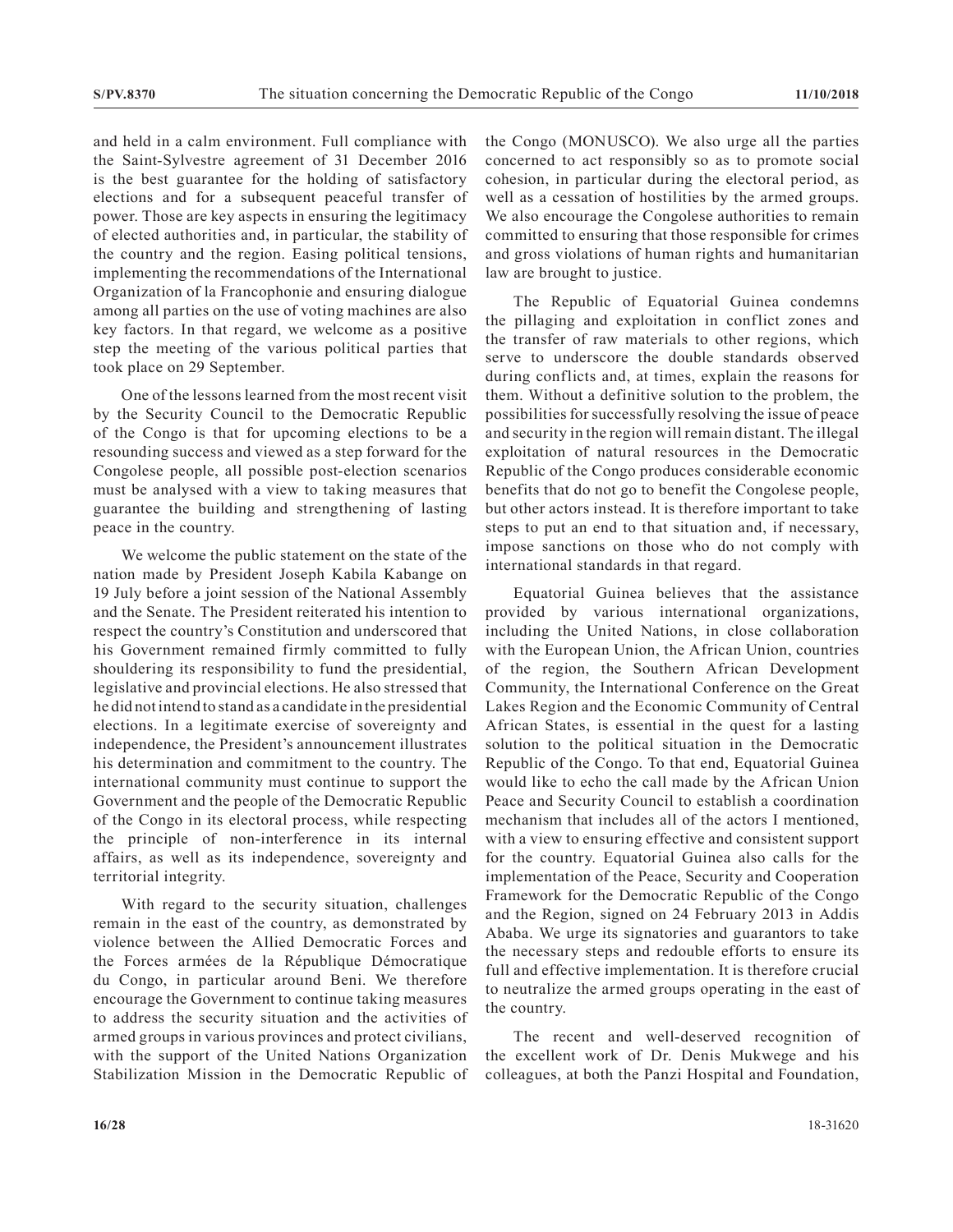as well as the resilience of the victims of sexual violence in conflict situations in the Congo, is an example of the commitment and personal investment of Congolese brothers and sisters in the development of their country and in the well-being of its people. It is that spirit of triumph and solidarity that we need on the continent, and it must be encouraged.

Let me therefore conclude by inviting all the parties involved in the process to continue along the path of internal inclusive dialogue and avoid any violent acts that could lead to a disruption of the process. We also take this opportunity to call on the international community to fully support the Government, MONUSCO, the Independent National Electoral Commission and other parties directly concerned in the process to foster confidence-building measures so as to ensure an environment that is conducive to the holding of peaceful elections, commitment to a road map and the peaceful transfer of power in an environment of peace and national harmony.

**Mr. Alotaibi** (Kuwait) (*spoke in Arabic*): I thank you, Mr. President, for convening today's meeting. We would also like to thank the Special Representative of the Secretary-General and Head of the United Nations Stabilization Mission in the Democratic Republic of the Congo (MONUSCO), Ms. Leila Zerrougui, and the Special Envoy of the Secretary-General for the Great Lakes Region, Mr. Said Djinnit, for their valuable briefings.

With regard to the visit by the members of the Security Council to the Democratic Republic of the Congo, which took place from 5 to 7 October, we would like to thank the Congolese Government for having facilitated the organization of the delegation's visit from our arrival in the capital, Kinshasa, until our departure. We also thank Ms. Zerrougui and all MONUSCO staff, as well as the Security Council secretariat. Of course, we also thank the delegations of Bolivia, France and Equatorial Guinea for their outstanding arrangements and efforts to make the visit a success, with a positive effect on our discussion of the situation in the Democratic Republic of the Congo. I would like to address three aspects in my statement.

First, on the political front, our discussion today coincides with the beginning of the countdown to the most important event for the Congolese people, namely, the presidential and legislative elections at the national and provincial levels to be held in approximately two months' time. During our visit, we took note of the determination and commitment of the Government of the Democratic Republic of the Congo to the electoral timetable, as well as to holding the elections on 23 December, which is the date specified in the electoral calendar. We hope that the election process will put an end to the political tensions the country has been experiencing, and that the elections will be free, transparent, inclusive of all segments of the Congolese people and credible, as well as in line with the Congolese Constitution and legislation. Confidence-building measures must be ensured with the participation of all Congolese political parties in the elections, as stipulated in the political agreement of 31 December 2016.

We also welcome the efforts being made by the Congolese Government and the Independent National Electoral Commission to ensure the achievement of key milestones in the electoral process, including the publication of the final list of presidential and legislative candidates at the national and provincial levels.

We underscore the importance of reaching consensus on the outstanding contentious issues, such as on the use of electronic voting machines, the electoral roll and the financing of the electoral process — which the Government has committed to covering it in its entirety — as well as of MONUSCO's provision of technical and logistical support in the runup to the elections.

Secondly, on the humanitarian situation, the ongoing humanitarian crisis in the Democratic Republic of the Congo is very worrisome. As set out in the Secretary-General's latest report, published on 1 October (S/2018/882), the statistics pertaining to refugees, displaced persons and people in need of urgent humanitarian assistance are a source of concern. That is all the more so following the Ministry of Health's declaration on 1 August that an Ebola outbreak had begun, which to date has killed more than 120 people. The Congolese Government and the international community must cooperate in order to meet humanitarian needs and alleviate the suffering of the people. In that regard, we commend MONUSCO and the World Health Organization for their efforts and prompt response to counter the disease.

Thirdly, on the security situation, the ongoing violence and armed conflict in the Democratic Republic of the Congo, in particular in the eastern part of the country, continue to escalate militarily, to varying levels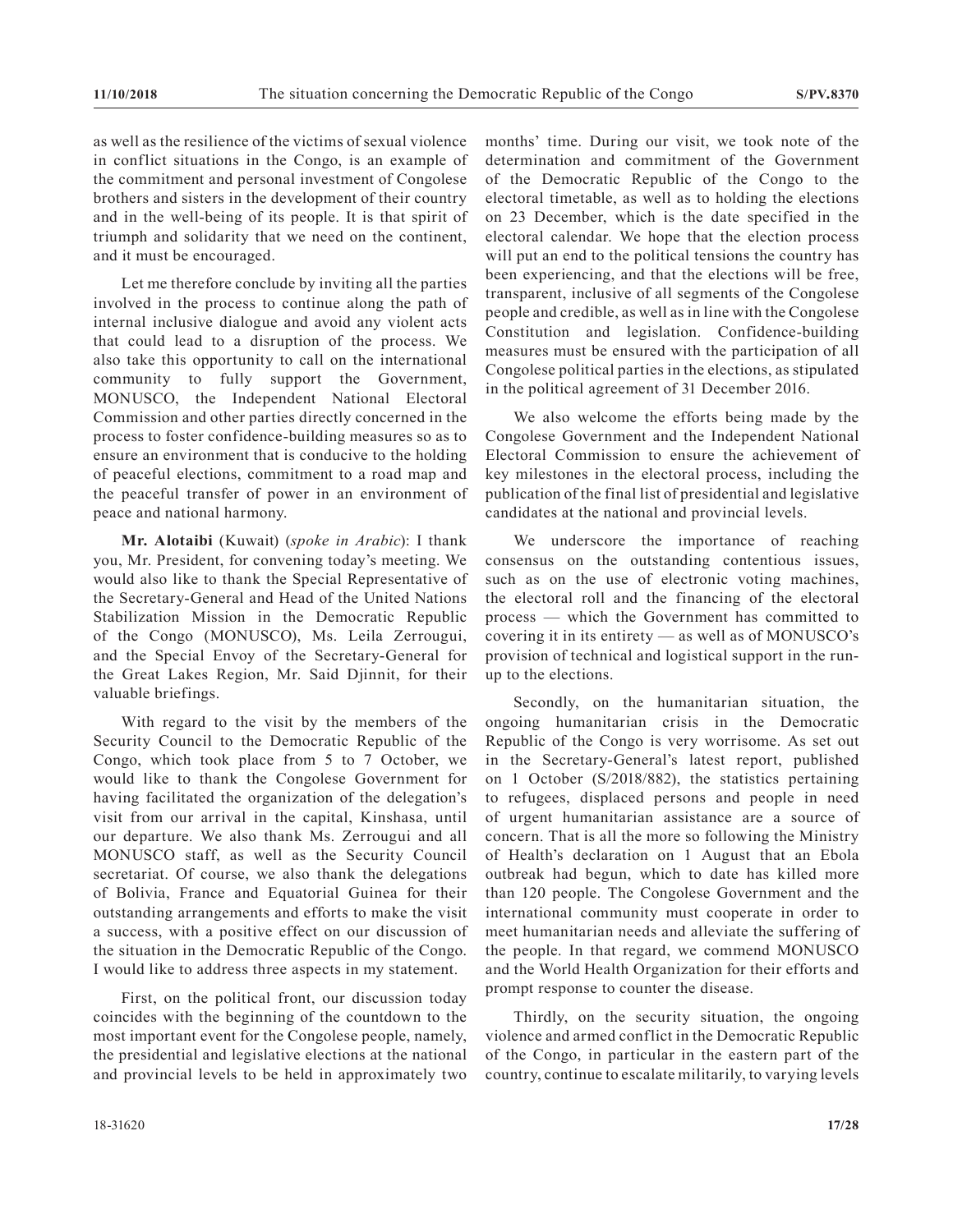of intensity, in various areas, which is also a source of concern. Military attacks directly jeopardize unarmed civilian lives and exhaust the natural and human resources of the country. In that respect, we commend the enormous efforts by MONUSCO and its personnel to combat military attacks and protect civilians. We call on all the parties responsible for the military clashes to halt them in order to save unarmed civilian lives and establish the desired security and stability.

In conclusion, we underline our full support for the efforts made by Special Envoy Djinnit and for the initiatives of the African Union, the Southern African Development Community and the International Conference on the Great Lakes Region in following up on the implementation of the Peace, Security and Cooperation Framework for the Democratic Republic of the Congo and the Region. The aim is to address the security, political and humanitarian challenges at the national and regional levels and to end the conflicts and instability that have existed for so long. We hope that the African Union will be able to achieve its goal of putting an end to all conflicts by 2020, in accordance with the Framework Agreement.

**Mr. Hickey** (United Kingdom): Let me begin by thanking Special Representative of the Secretary-General Zerrougui for both her briefing and the excellent assistance and advice she gave the Security Council during our visit last week. I would also like to thank Special Envoy Djinnit for his briefing and for the work he has been doing in the region to support the implementation of the 31 December agreement.

There are only 73 days left before the elections in the Democratic Republic of the Congo, elections that will be crucial for both the people of the Democratic Republic of the Congo and the prospects for peace and stability in the Great Lakes region. If successful, as the Ambassador from France has said, it will prove to be a historic turning point: the first peaceful democratic transfer of power in the Democratic Republic of the Congo's history. It will serve as a foundation on which to build peace, stability and prosperity.

I believe it is important that we, as the Council, recognize the progress that has been made in the Democratic Republic of the Congo, in particular the publication of the list of candidates for presidential, provincial and parliamentary elections and the fact that all parties so far have stuck to the electoral timetable that has been set out. But if I personally took one thing away from the Council's visit to the Democratic Republic of the Congo, it is that there is still much work to be done. For elections to be credible, there needs to be an environment conducive to holding free and fair elections. But there remains distrust among opposition figures, civil society and the Government, and many Congolese clearly feel that the conditions for credible elections do not currently exist. There remain a number of unresolved issues.

First, with regard to the electronic voting machines, Special Representative Zerrougui mentioned the Westminster Foundation for Democracy study into the machines and the recommendations it put forward. We would urge the Independent National Electoral Commission to implement those recommendations on how to improve the machines and encourage it to undertake outreach with the opposition and civil society on how the machines work and how the Commission is going about implementing the recommendations. We would also encourage the opposition to engage constructively with the Electoral Commission when it comes to making the best of the electronic voting machines.

Secondly, there are questions around voter registration. We urge the Independent National Electoral Commission to implement the recommendations of the International Organization of la Francophonie.

Thirdly, as the Ambassador of Kuwait highlighted, the 31 December agreement contained a number of confidence-building measures, especially with regard to the freedom of assembly and expression. We very much welcome President Kabila Kabange's commitment to the Council that his Government would allow peaceful rallies to take place in the run-up to the election.

Fourthly, we believe that independent election observation would help build trust and confidence within the Democratic Republic fo the Congo. We welcome President Kabila Kabange's commitment to facilitate observers from the region.

Fifthly, and finally, I do not think that anyone underestimates the logistical challenges of organizing three sets of elections on the same day. The United Nations Organization Stabilization Mission in the Democratic Republic of the Congo (MONUSCO) has offered its support to the Government, and we very much hope that the Government will take MONUSCO up on that offer.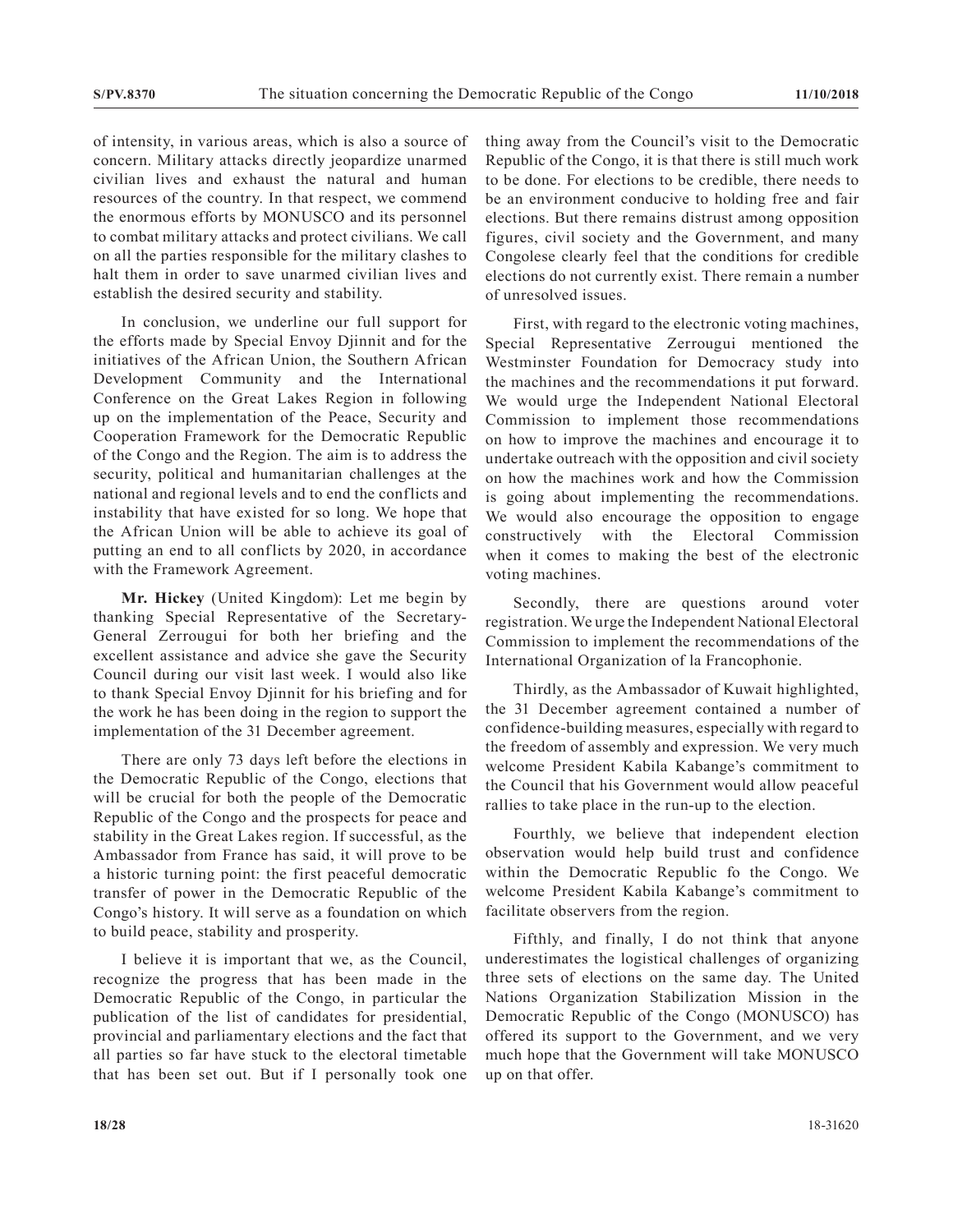MONUSCO continues to play a vital role in the Democratic Republic of the Congo, both in supporting elections and in protecting civilians. The United Kingdom is deeply concerned about the deteriorating security situation in North Kivu, South Kivu, Kasai and Tanganyika and the impact that that has on the civilian population. That is a very worrying trend, and we support Secretary-General's call for the authorities, with the support of MONUSCO, to take the necessary steps to protect civilians. We are also concerned about the increase in reported human rights abuses and violations from July to August, as compared to the same period last year. As the Ambassador of Sweden said, it is particularly concerning that 59 per cent of the violations across the country were perpetrated by State agents. We call on the Government of the Democratic Republic of the Congo to spare no effort in bringing those responsible for such abuses and violations to account.

We remain very concerned about the Ebola outbreak in the eastern part of the Democratic Republic of the Congo. We welcome the leadership of the Government of the Democratic Republic of the Congo, in cooperation with the World Health Organization and MONUSCO, in responding swiftly to the Ebola outbreak. We remain ready to provide further support.

In conclusion. I would like to reiterate the importance of the next 73 days. We have come a long way, but much remains to be done. The Council, together with the region, must remain engaged and supportive to ensure that credible, transparent elections lead to a peaceful transfer of power.

**Mr. Ipo** (Côte d'Ivoire) (*spoke in French*): My delegation thanks Ms. Leila Zerrougui, Special Representative of the Secretary-General and Head of the United Nations Organization Stabilization Mission in the Democratic Republic of the Congo (MONUSCO), for her excellent briefing. We also thank Mr. Said Djinnit, Special Envoy of the Secretary-General for the Great Lakes Region, for his comprehensive briefing. I should also like to join others in commending the representatives of France, Bolivia, Equatorial Guinea and the Secretariat for the impeccable organization of the latest visit by the Security Council to the Democratic Republic of the Congo.

As the holding of presidential and national and provincial legislation elections in the Democratic Republic of Congo is two months away, my delegation welcomes the progress made by the National Independent Electoral Commission in the implementation of the electoral calendar. Côte d'Ivoire once again urges all Congolese political stakeholders, in particular the candidates to the various 23 December elections, to work towards creating an environment conducive to the holding of free, credible and peaceful elections in accordance with the recommendations of the joint communiqué of the Peace and Security Council of the African Union and the United Nations Security Council (SC/13430) issued following their twelfth annual joint consultative meeting, held in New York on 19 July. My delegation also notes the commitment of the Congolese authorities to hold transparent elections within the necessary time frame and to ensure their financing.

Nevertheless, my delegation believes that despite the progress made in implementing the electoral calendar, the lack of consensus on the use of voting machines and the security situation in the eastern part of the Democratic Republic of the Congo remain matters of concern. Concerning the issue of voting machines, Côte d'Ivoire regrets the persistent divergent views among Congolese actors. My delegation therefore encourages the main political actors to engage in constructive dialogue without delay so as to reach consensus on that issue. With regard to the security situation, its deterioration, which is linked to the activities of armed groups in the provinces of Ituri, North Kivu, South Kivu, Tanganyika and Haut-Uélé, and the consequent deterioration of the humanitarian situation in those regions are factors likely to destroy any hope of restoring lasting peace, which is a prerequisite for development. My delegation therefore urges MONUSCO to spare no effort to ensure the protection of civilians and strengthen its joint operations with the Congolese armed forces in order to respond to the threats posed by those armed groups.

Côte d'Ivoire also welcomes the efforts of the Special Representative of the Secretary-General and the entire MONUSCO staff, as well as the relevant agencies of the United Nations system, regional and international organizations and all partners supporting the Democratic Republic of the Congo. My delegation shares the hope that the visit by the Security Council to the Democratic Republic of the Congo from 5 to 7 October will make a significant contribution to resolving remaining differences among stakeholders with regard to the holding of free, credible and peaceful elections on 23 December.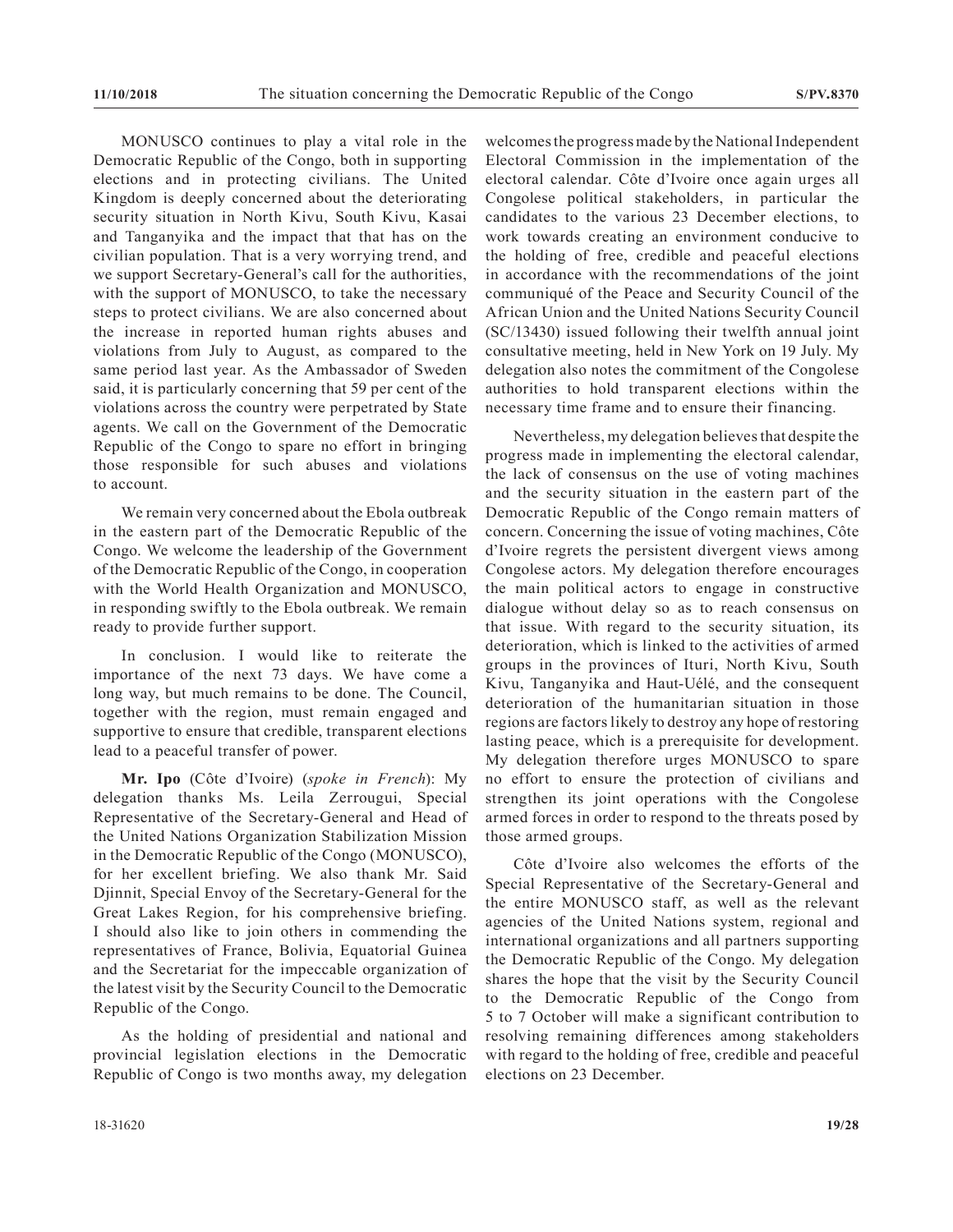With regard to the Great Lakes region, my delegation welcomes the progress made in the implementation of the Peace, Security and Cooperation Framework for the Democratic Republic of the Congo and the Region, signed in Addis Ababa. Despite the progress made, the prospects for achieving lasting peace and security in the Great Lakes region continue to face major political and humanitarian challenges within a complex security environment. In that regard, Côte d'Ivoire appreciates the work of the International Conference on the Great Lakes Region, the Southern African Development Community, the East African Community and the Economic Community of Central African States, in synergy with the African Union and the United Nations, with a view to providing appropriate responses to the challenges I mentioned. My country encourages the Special Envoy of the Secretary-General to pursue his efforts to implement the Addis Ababa Framework Agreement and supports addressing the priorities identified together with the leaders of the signatory countries and the Secretary-General, with a view towards implementing paragraph 24 of resolution 2389 (2017).

The Addis Ababa Framework Agreement outlines the key national, regional and international measures required to end the cycles of persistent violence in the Democratic Republic of the Congo and the region. The countries of the Great Lakes region, regional organizations and the international community continue to dispose of a fitting cooperative framework with which they can concertedly tackle the structural causes of instability in the region. Côte d'Ivoire therefore calls on the United Nations and the entire international community to increase their support for the effective implementation of the Framework Agreement, which is necessary to bring about peace and stability in that part of the African continent.

**Ms. Wronecka** (Poland): I would like to begin by extending my thanks to our briefers, Special Representative of the Secretary-General Leila Zerrougui and Special Envoy of the Secretary-General Said Djinnit, for their comprehensive briefings. Allow me also to thank the Congolese authorities for their hospitality during our visit to the Democratic Republic of the Congo. I would like to thank representatives of the Secretariat, especially the Security Council Affairs Division and the Department of Safety and Security, for the excellent arrangements made for the Security Council visit. We also express our gratitude to our

colleagues from France, Bolivia and Equatorial Guinea for the fruitful cooperation and our discussions.

The visit was very timely and extremely valuable. The experience gained thanks to the trip to Kinshasa leaves no doubt that the Congolese people want free and fair elections, and they deserve it. Poland reiterates its call on the authorities of the Democratic Republic of the Congo to organize a truly inclusive and transparent electoral process. The upcoming presidential, national and provincial legislative elections mark a historic opportunity to initiate a period of peaceful transition and constitute a move to another stage of needed reforms. Building trust among all political and social actors remains a precondition for the establishment of an environment conducive to credible elections. In that regard, it is important to ensure a comprehensive political consensus on outstanding issues, mainly the use of voting machines and the voter register. We encourage the Government to pursue dialogue, fully implement the confidence-building measures contained in the Saint-Sylvestre agreement of 31 December 2016 and ensure a level playing field for all the parties. Needless to say, respect for fundamental human rights, including freedom of expression and freedom of peaceful assembly, is crucial for a democratic transition of power and the stability of the Democratic Republic of the Congo.

At the same time, Poland encourages all political actors, as well as the representatives of civil society, to take ownership of the political process and truly become involved in electoral preparations. In that regard, Poland would also like to highlight the role of women, who represent an extraordinary human capital of the Democratic Republic of the Congo. Fair and safe participation in the ongoing political process should be assured for them. They deserve a chance to get more involved politically in the electoral process. I was impressed by their enthusiasm and commitment in that regard. I also want to take this opportunity to underline the importance and visibility of the initiative of the Congolese people. They can be especially proud that one of their citizens, Dr. Denis Mukwege, shared this year's Nobel Peace Prize for his efforts to put an end to the use of sexual violence as a weapon of war and armed conflict.

Bearing in mind the security situation as well as the increase in the activities of armed groups in various provinces, we value the engagement of the United Nations Organization Stabilization Mission in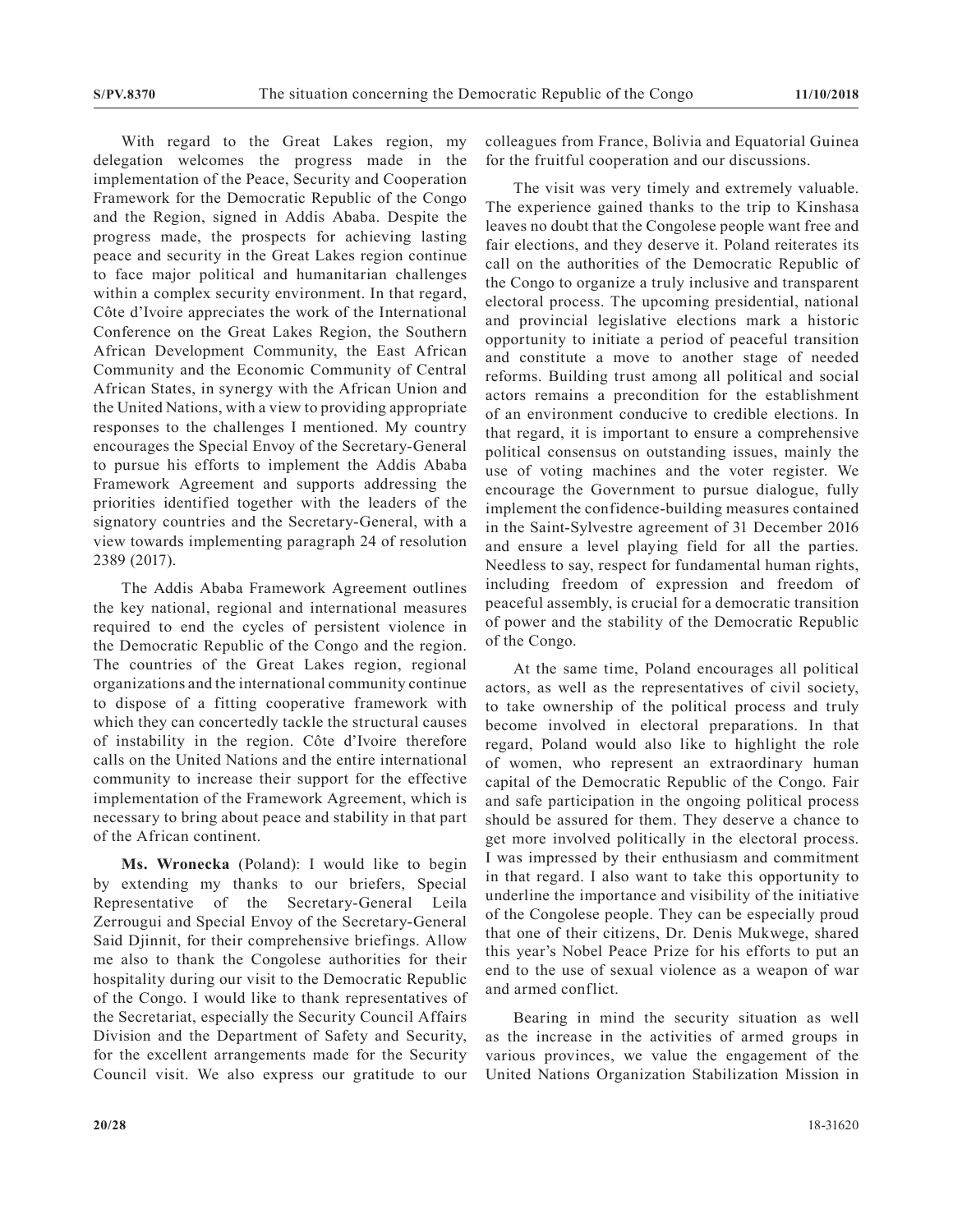the Democratic Republic of the Congo (MONUSCO) in providing protection to civilians on the ground and its efforts to mitigate the risks linked to the electoral process. Poland would like to express its appreciation of and full support for the joint work of Special Representative Leila Zerrougui and Special Envoy Said Djinnit, as well as the men and women of MONUSCO. Having noted the Government's decision to fully fund the electoral process, we encourage the authorities to take advantage of MONUSCO's readiness to provide technical and logistical support to the Independent National Electoral Commission.

The Great Lakes region continue to face persistent and significant political and security challenges. The root causes of instability continue to plague the region. While we appreciate the efforts that have been made so far, Poland encourages all the signatories to the Peace, Security and Cooperation Framework for the Democratic Republic of the Congo and the Region to demonstrate greater political will and accelerate the implementation of that commitment. The political situation in the Democratic Republic of the Congo has a significant impact on the stability of Central and sub-Saharan Africa. Strong cooperation between the regional and international organizations involved in support of the political process in the Democratic Republic of the Congo should be maintained as a matter of priority. In conclusion, let me stress that the forthcoming elections in the Democratic Republic of the Congo should represent a crucial step on the path to lasting security and a better future for the Congolese people and the entire Central African region.

**Mr. Yao Shaojun** (China) (*spoke in Chinese*): China would like to thank Special Representative Zerrougui and Special Envoy Djnnit for their briefings.

Members of the Council recently visited the Democratic Republic of the Congo, enabling us to gain a first-hand and more in-depth understanding of the situation in the country. Through that visit, we have come to realize that the Government of the Democratic Republic of the Congo is firmly determined to take ownership of the process for maintaining international peace and stability and has achieved good progress in election preparations, the political process and the governance of the Kasai region. It is the Government and the people of the Democratic Republic of the Congo who best understand the situation they face and the steps they want to take. The Council and the international community should fully respect and acknowledge the

desires and efforts of the people of the Democratic Republic of the Congo and further encourage them to realize their potential and take on the primary responsibility for maintaining international peace and stability. Meanwhile, the international community should continue to provide the necessary assistance, based on the country's needs.

First, we must push for further dialogue and communication among all parties in the Democratic Republic of the Congo, the effective implementation of the political agreements reached on 31 December 2016 and the smooth holding of elections. Secondly, we must bring the role of the African Union, the International Conference on the Great Lakes Region and other regional and subregional organizations fully into play, enhance regional coordination, effectively implement the Peace, Security and Cooperation Framework for the Democratic Republic of the Congo and the Region and focus on addressing the problem of armed groups in order to promote regional peace and stability. Thirdly, we must improve the efficiency of the United Nations Organization Stabilization Mission in the Democratic Republic of the Congo (MONUSCO) and enhance consultations with the Government of the Democratic Republic of the Congo in order to improve MONUSCO's fulfilment of its mandate. Fourthly, we must further expand the humanitarian relief efforts in the Democratic Republic of the Congo and help control Ebola.

As always, China is firmly committed to the peace process in the Democratic Republic of the Congo and to the United Nations peacekeeping efforts there. We have provided the country with humanitarian assistance such as medical supplies and food and are actively engaged in its economic and social development. China is ready to join hands with the international community and to continue to play a constructive role in supporting the Democratic Republic of the Congo in taking ownership of the responsibility for its national peace, stability and development.

**Mr. Polyanskiy** (Russian Federation) (*spoke in Russian*): We thank Ms. Leila Zerrougui, the Special Representative of the Secretary-General, and Mr. Said Djinnit, the Special Envoy of the Secretary-General, for their comprehensive briefings on the situation in the Democratic Republic of the Congo and on the process of implementing the Peace, Security and Cooperation Framework for the Democratic Republic of the Congo and the Region. We also very grateful to all of the staff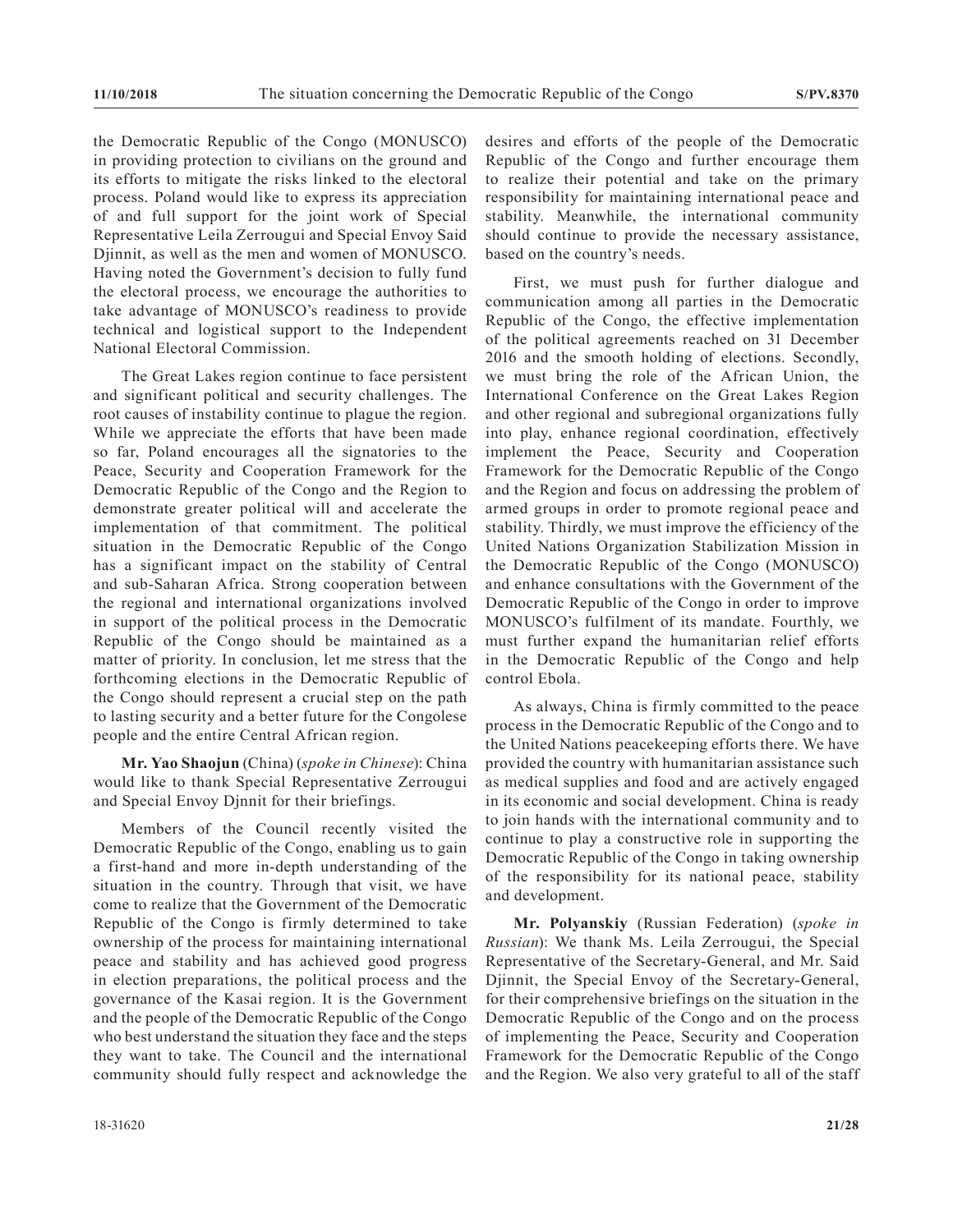of the Secretariat and the United Nations Organization Stabilization Mission in the Democratic Republic of the Congo (MONUSCO), as well as the other United Nations agencies that helped us to carry out a very successful and important visit to the Democratic Republic of the Congo.

During our time in the Democratic Republic of the Congo, all the members of the Council expressed the hope that the timely holding of elections on 23 December will help to reduce the country's political tensions and stabilize the situation there. As we all had the opportunity to see for ourselves, the technical and legislative preparations for the December elections are proceeding in accordance with the electoral calendar established by the Independent National Electoral Commission. It is important to note that the electoral rolls were audited under the auspices of the International Organization of la Francophonie and a final version from which repetitions and inaccuracies had been removed was published in September.

We welcome the fact that half of the country's political parties have already signed on to the electoral code of conduct. The election has also been advanced by the publication of the final list of registered candidates. We urge the opposition forces to abandon their negative agendas, take an active part in the election campaign and not expect the Security Council to evaluate the decisions of the Congolese courts. At this important stage it would be unacceptable and irresponsible, in terms of the future of the Democratic Republic of the Congo, to try to sway the situation. That also particularly applies to the issue of bringing in electronic machines for printing ballots, which is well under way, as we were able to see for ourselves.

At the same time, however, we call on the leadership of the Democratic Republic of the Congo to make additional efforts to build confidence among the main political forces in the country. As we understand it, the logistical preparations for the elections are already being carried out by the Independent National Electoral Commission. We agree that in order to avoid disruptions during the electoral process, it will be essential to ensure its sustainable financing. We respect the decision of the Congolese Government to rely largely on its own resources in that regard, while at the same time we want to draw attention to the logistical capacities of MONUSCO, which is ready to contribute to the efforts of the authorities at any time. However, MONUSCO's role in organizing and holding the

elections should not go beyond the mandate outlined in resolution 2409 (2018). The protection of civilians in the context of the elections must be carried out with full respect for the basic principles of peacekeeping and without interfering in Kinshasa's internal affairs.

The elections in the Democratic Republic of the Congo are not a panacea in themselves. We must focus on the social and economic agenda and on resolving the underlying reasons for the crisis, while not forgetting how important it is to continue countering the illegal armed groups in the eastern areas of the country, which are still a threat to the civilian population and one that is capable of destabilizing the Great Lakes region. We are certain that this last issue should be considered the chief indicator of the country's stability and that decisions on the prospects and time frame for MONUSCO's withdrawal should depend on how it develops, since the Mission's main function is rectifying the security situation.

It is impossible to stabilize the situation in the eastern Democratic Republic of the Congo by military means alone. The implementation of the Peace, Security and Cooperation Framework for the Democratic Republic of the Congo and the Region will have to continue in the eastern and Great Lakes regions, as will the provision of assistance to State authorities and the restoration of social institutions in the parts of the country that have been liberated from the rebels. We should not fail to note the significant progress that has been made in implementing the Framework's provisions. We welcome the launch of the mechanism for repatriating former combatants, which is unquestionably bringing positive momentum to relations between the Democratic Republic of the Congo, Rwanda and Uganda. We sincerely hope that they will eventually be able to resolve that longstanding problem. It is encouraging that the problem of relocating the members of the South Sudan opposition who arrived in the Democratic Republic of the Congo in August 2016 is close to being resolved. We also want to note Mr. Djinnit's role in supporting the effort to attract private investors in order to boost economic cooperation among the countries of the region and strengthen peace and confidence there.

We agree with the view of the regional Powers that resolving the problems of illegal armed groups in the Great Lakes region could be helped by improving the effectiveness of MONUSCO's Intervention Brigade. In that regard, we believe it makes sense to focus their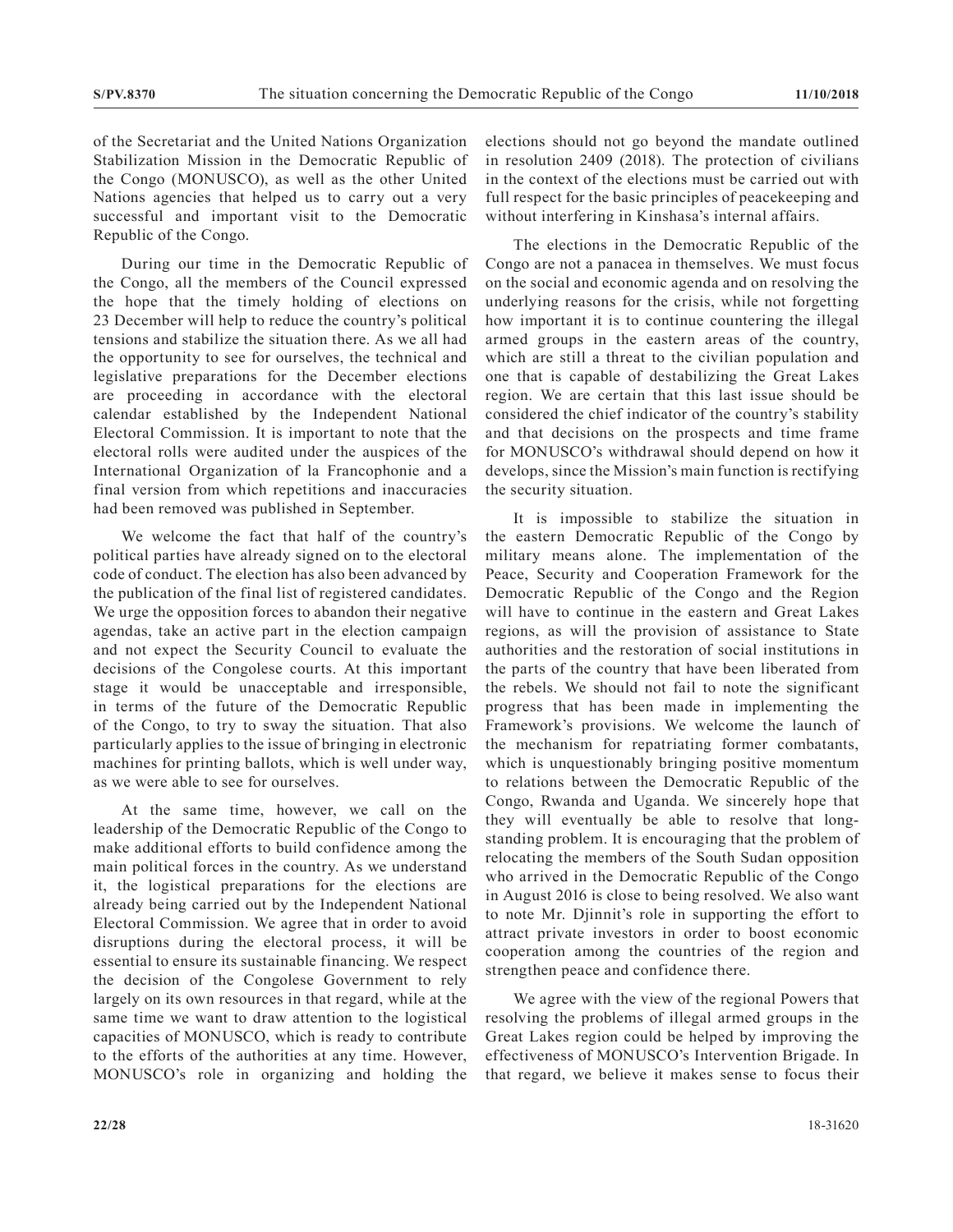main activity on the most problematic areas of the country. In conclusion, I would like to urge that we not relax our attention to ensuring peacekeepers' security and safety.

**The President** (*spoke in Spanish*): I shall now make a statement in my capacity as representative of the Plurinational State of Bolivia.

We thank Ms. Leila Zerrougui, the Special Representative of the Secretary-General and Head of the United Nations Organization Stabilization Mission in the Democratic Republic of the Congo (MONUSCO), and Mr. Said Djinnit, the Special Envoy of the Secretary-General for the Great Lakes Region, for their briefings, and commend both of them for their efforts. With regard to Ms. Zerrougui's briefing, we want to highlight the ongoing progress and commitment demonstrated by the Democratic Republic of the Congo, including through its publication of the voting rolls and the lists of candidates for the presidential, national legislative and provincial elections.

We also welcome the efforts to hold transparent, credible, inclusive and timely elections conducive to a peaceful transfer of Government. We commend the Government and the Independent National Electoral Commission for taking the decision to have the country finance its elections, which we see as evidence that the Democratic Republic of the Congo is on the right path and has the capacity to meet this major challenge. The international community must continue working with the country in that regard in order to strengthen the Government's capacity to deal with the various challenges surrounding the coordination and logistics for the upcoming elections while respecting its sovereignty, independence and territorial integrity.

We reiterate that the parties must implement the confidence-building measures enshrined in the agreement of 31 December 2016, and we once again call for the agreement's full and complete implementation. The Government and the opposition must work together in order to make progress on this. In that regard, we commend regional organizations and the Special Envoy for their collaborative assistance in preparing for the elections, and we encourage them to continue their cooperation with the Independent National Electoral Commission.

We condemn the violence perpetrated by the armed groups in various parts of the country that are chiefly responsible for the deteriorating humanitarian situation. We encourage the Democratic Republic of the Congo to take new measures to put an end to the threat posed by the armed groups — complying, as appropriate, with both national and international law, including international humanitarian law and international human rights law — and with the support of MONUSCO, within the framework of its mandate. In that regard, we welcome MONUSCO's efforts and encourage it to continue its work in coordination with the Armed Forces of the Democratic Republic of the Congo.

Lastly, we want to express our solidarity with the victims of the Ebola outbreak, and we commend the Congolese authorities, the international community, MONUSCO and the World Health Organization for their swift response to that humanitarian health crisis.

With regard to Mr. Djinnit's briefing, Bolivia supports the political initiatives and recommendations in the most recent report of the Secretary-General on the implementation of the Peace, Security and Cooperation Framework for the Democratic Republic of the Congo and the Region (S/2018/886). We welcome the cooperation between Rwanda, the Democratic Republic of the Congo and Uganda in repatriating former combatants and their dependents, as well as the cooperation between the Congolese forces and MONUSCO.

We also commend the work of the Special Envoy and his Office and their efforts to reduce the illegal exploitation and trafficking of natural resources, which we consider one of the root causes of the conflicts in the region and which is why it will be crucial for the Congolese Administration to bring about structural change that can stabilize and strengthen the rule of law in the Democratic Republic of the Congo. If I may comment on that, the problem is not just the illegal exploitation or trafficking of natural resources, but also the immoral distribution of the profits they bring. As Mr. Djinnit put it so eloquently, it is essentially a country's own citizens — in this case those of the Democratic Republic of the Congo — who should be benefiting from those profits.

We also commend the Special Envoy's efforts regarding cooperation on the judicial, economic and humanitarian fronts and concerning gender equality and the empowerment of women. We especially applaud his role in building trust and in using his good offices in the region, including his support to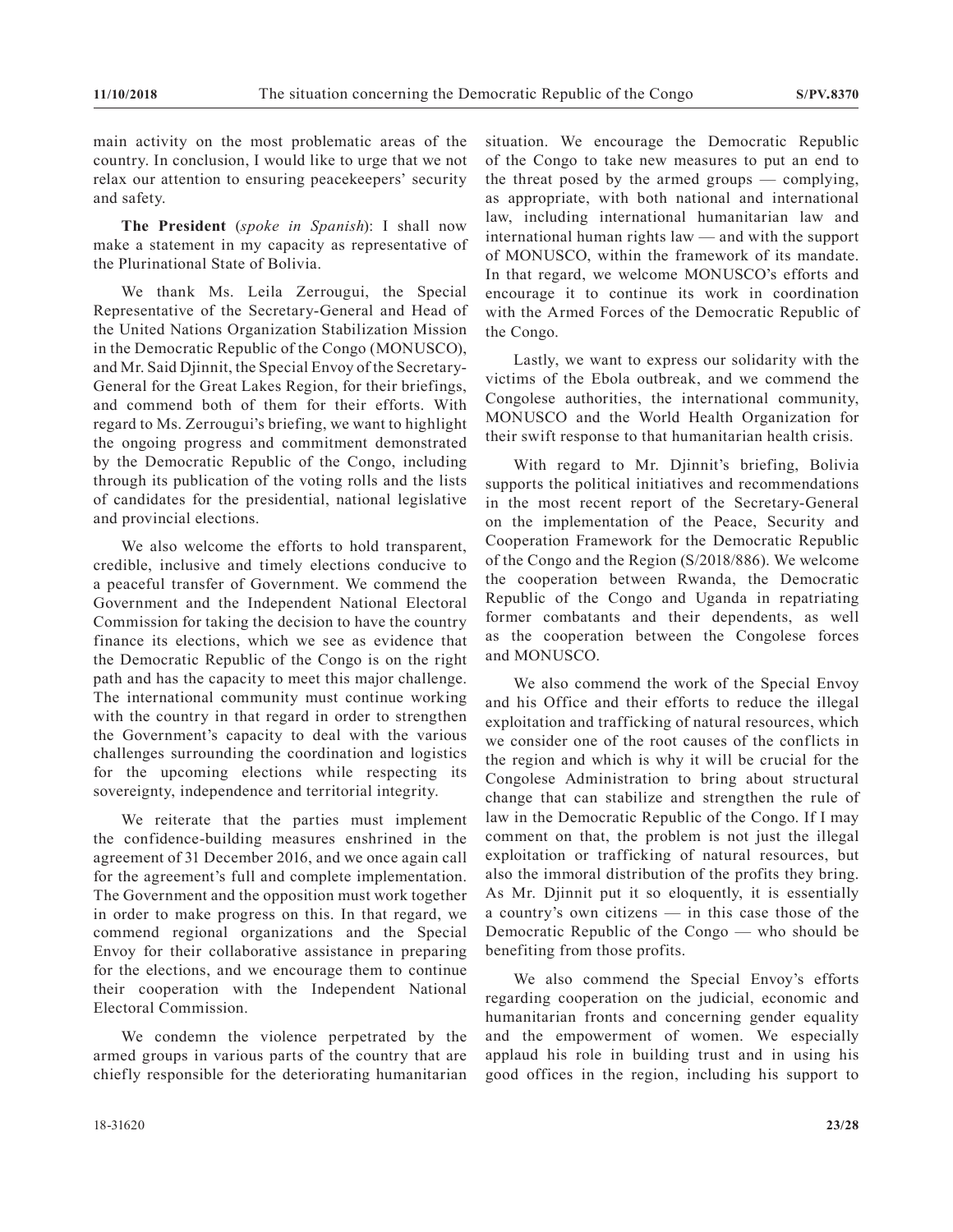the inter-Burundian dialogue and his chairing of the International Conference on the Great Lakes Region and of the Organ on Politics, Defence and Security of the Southern African Development Community. We also commend his role in the ongoing dialogue with the African Union, among other measures in his purview.

Lastly, we call on the signatories to the Peace, Security and Cooperation Framework to focus their efforts and political will on making progress in its implementation, by reinforcing confidence-building measures through strategic partnerships and strengthening dialogue in close collaboration with regional and subregional partners.

I now resume my functions as President of the Council.

I now give the floor to the representative of the Democratic Republic of the Congo.

**Mr. Empole** (Democratic Republic of the Congo) (*spoke in French*): At the outset, I would like to congratulate the Plurinational State of Bolivia on its accession to the presidency of the Security Council, and to express our satisfaction at seeing you, Mr. President, presiding over the Council for the month of October. I would also like to recognize your predecessor, the Permanent Representative of the United States of America, and to thank her for her masterly leadership of the Council last month. I would also like to take this opportunity to thank the Secretary-General for his commitment to my country and for his reports on the situation in the Democratic Republic of the Congo (S/2018/882 and S/2018/886), which the Council has before it today.

First of all, I would like to convey to the Council the apologies of Mr. Ignace Gata Mavita Wa Lufuta, Permanent Representative of the Democratic Republic of the Congo to the United Nations, who wanted to participate in this morning's meeting in person but was unfortunately prevented from doing so by some urgent business that came up during the Security Council delegation's recent visit to our country, which he accompanied.

The Security Council has just heard the briefing by Ms. Leila Zerrougui, Special Representative of the Secretary-General and Head of the United Nations Organization Stabilization Mission in the Democratic Republic of the Congo (MONUSCO), on the report of the Secretary-General (S/2018/882), and Mr. Said Djinnit, Special Envoy of the Secretary-General for the Great Lakes Region. On behalf of my delegation, I would like not only to congratulate them on their excellent briefings but also to say how much the Democratic Republic of the Congo appreciates their tireless efforts to carry out their mandates as well as possible.

While we appreciate the thoroughness of the Secretary-General's report, I would still like to address some concerns raised in the report and in some Council members' statements regarding the areas of the electoral process; the political agreement of 31 December 2016 and measures for reducing tensions; MONUSCO and the Intervention Brigade in the electoral context; the security and humanitarian situation; and, lastly, peace, cooperation and stability in the Great Lakes region.

As we heard in many statements today, the electoral process has made a great deal of progress and is proceeding properly in accordance with the electoral calendar published by the Independent National Electoral Commission on 5 November 2017. As President Joseph Kabila Kabange of the Democratic Republic of the Congo has affirmed, our course towards elections on 23 December is irreversible. Following the publication on 19 September of the final list of candidates, and with less than 75 days to go before the elections are held, the Independent National Electoral Commission has been diligently pursuing a campaign to raise voters' awareness about the voting machines and how to use them, as well as recruiting polling officers and publishing the provisional voting rolls.

In order to enable voters from all social sectors to familiarize themselves with the machines that will be used for voting on election day on 23 December, the Electoral Commission has set them up in public places such as schools, ports, airports and villages, and in its local branches. The Commission is taking very seriously the concerns, fears and difficulties about the electoral process that have been raised by politicians and partners, particularly those related to the use of the voting machines, the transparency and credibility of the elections, logistics and inclusiveness.

Regarding the voting machine problem, we dare to hope that Council members' recent discussions in Kinshasa with the President of the Independent National Electoral Commission gave them a better understanding of this tool, which the Democratic Republic of the Congo will be using for the first time. However, I want to point out that the Democratic Republic of the Congo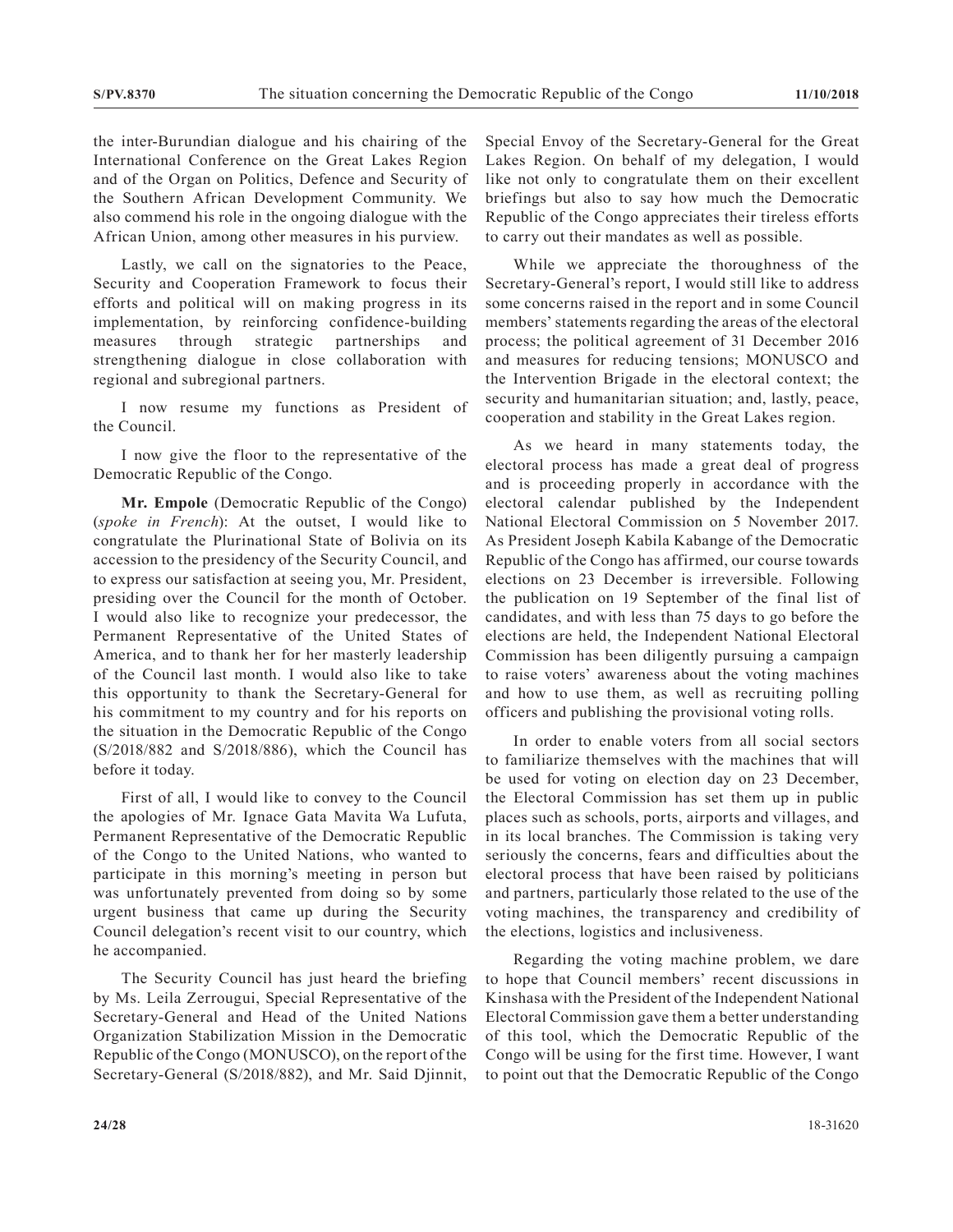had already provided the Council with explanations of its reasons for advocating the use of this technology, which are about saving money and time. Regardless of that, it has been certified that the machine merely prints out the ballot papers, and besides that, it prints only the choice made by the voter and nothing else. That was confirmed by the electoral assessment mission conducted in the Democratic Republic of the Congo between 5 and 7 September by the Electoral Commissions Forum of the countries of the Southern African Development Community (SADC), which noted that

"the voting machine helps to overcome the real challenges the country faces in terms of the logistical organization of the elections, including cost and timeliness".

The Forum also commended the Electoral Commission and encouraged it to continue its efforts to explain the voting machines and raise awareness about them among the population and the political stakeholders in order to prevent any false information in that regard. Moreover, for greater transparency, the machines were analysed and approved by experts from the British organization that was mentioned just now, the Westminster Foundation for Democracy, which made some recommendations for measures for practical support. In the same effort to ensure transparency, the Electoral Commission is now working in collaboration with more than 130 international experts from MONUSCO as advisers.

With regard to the concerns about the elections' transparency and credibility, it should be pointed out that the International Organization of la Francophonie verified the electoral rolls between 6 and 26 May in Kinshasa, and the audit concluded that the electoral roll was by and large entirely inclusive, exhaustive, reliable and up-to-date. As is clearly noted in paragraph 6 of the report under consideration (S/2018/882), with the cleanup of the voter register, the Electoral Commission has removed from the rolls as many as 5,381,763 voters, in addition to 472,000 minors who will not be of voting age by the time of the elections on 23 December. From an initial figure of 46,057,894, therefore, the provisional electoral register now contains 40,287,385 voters.

With regard to logistics, we should emphasize that elections are matters of State sovereignty, and in that regard, the Congolese Government confirms its commitment to financing those elections with its own funds, taking into account the disbursement plan agreed

with the Electoral Commission and specific needs. The Government of the Democratic Republic of the Congo has therefore opted not to request any financial and logistical support from partners. While we remain open on the issue, we would request support from partners only if absolutely necessary.

Based on all of this, we would like to reiterate the determination of the Democratic Republic of the Congo to hold, free, fair and credible elections in a peaceful atmosphere, using voting machines for simple, rapid and reliable voting.

In the view of the Democratic Republic of the Congo, some concerns that have been raised should cease to be of concern, as they no longer have any substance. That is especially the case with regard to worries about the elections' inclusiveness in the wake of announcements of the ineligibility of some candidates and about our measures for reducing tensions. As we have informed the Council more than once, the Congolese Government has established measures for building confidence and easing political tensions, as outlined in the 31 December 2016 agreement. In accordance with our laws, several prisoners, described as political prisoners, some of whom had been arrested for participating in insurrectionist movements, have been released by the justice system. A number of political actors who wished to do so have been able to return to the country, while others have freely chosen to remain abroad. Several television channels and radio stations that are in legal proceedings, some of which belong to the opposition, have reopened. In cases of individuals who have committed common law offences, they have been convicted in accordance with the law, following fair trials. That is the case with the so-called emblematic prisoners.

In paragraph 28 of resolution 2277 (2016), the Security Council rightly recalled that

"future reconfigurations of MONUSCO and its mandate should be determined in consultation with the Government of the Democratic Republic of the Congo on the basis of the evolution of the situation on the ground".

With that in mind, the Democratic Republic of the Congo considers that MONUSCO's specific role in support of security in the ongoing electoral process should be provided at the formal request of the Government and based on the priorities assigned to it in that regard. For its part, the Government has decided to establish a team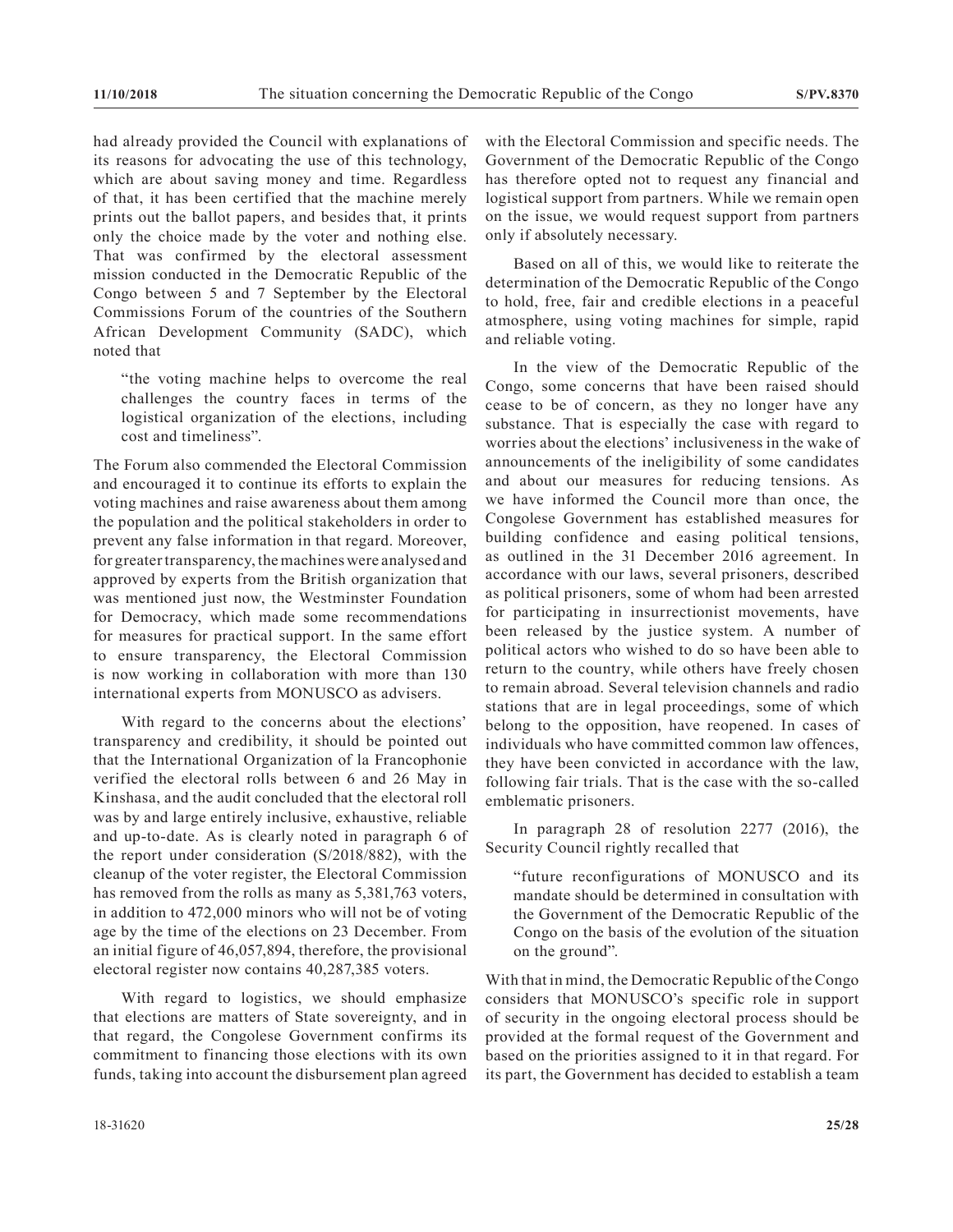of experts to develop an election security map. It also decided on security for the presidential candidates.

The Democratic Republic of the Congo also supports the principle of increasing the operational capacity of the Intervention Brigade. It continues to believe that the drawdown of MONUSCO troops should begin with the troops deemed non-essential and that the Intervention Brigade contingent should be the last to leave Congolese territory. The Government of the Democratic Republic of the Congo would like to reaffirm the position of SADC, according to which, when the forces deployed within MONUSCO are drawn down, it is important not to affect the capacity of the Rapid Intervention Brigade.

With regard to disarmament, demobilization and reintegration, the Democratic Republic of the Congo again expresses its regret to note that the programme is still not among the strategic priorities of the current mandate of MONUSCO and, as a result, suffers from a lack of funding by partners.

Respect for, and the protection of, human rights and public freedoms are also a clear concern of the Government during the electoral period. The media space is open to all. Subject to respect for the laws and regulations of the country, public demonstrations have resumed throughout the territory. In that context, we must underline the successful holding of a meeting of the political opposition on Boulevard Triomphal in the municipality of Kasa-Vubu on Saturday, 29 September, during which no major incident was recorded. Congolese National Police officers supervised the demonstration with professionalism. In the interest of transparency, the Government, with the participation of civil society and the National Human Rights Commission, established two joint commissions of inquiry to identify human rights violations and breaches committed in the context of public demonstrations.

Regarding the case of the killing of two United Nations experts, the Government would like to note that, with the arrest in December 2017 of the alleged sponsor, Constantin Bulabula, it expects to be provided with additional elements by the team of the Special Prosecutor, Robert Petit, and the international commission of inquiry, in order to enable the Congolese judiciary to establish responsibility and punish the perpetrators.

The security situation is generally calm throughout the Democratic Republic of Congo. The 145 territories are under Government control, despite pockets of insecurity in some areas of North Kivu and South Kivu. The Forces armées de la République Démocratique du Congo (FARDC) continue their operations against all entrenched groups until their eradication, while, for its part, the National Police undertakes actions to fight against all forms of crime in the large cities. For now, the FARDC continues its offensive to neutralize the sporadic and asymmetrical terrorist attacks of the Allied Democratic Forces, as well as those of local armed groups known as the Mayi-Mayi. We would like to point out that the FARDC alone is fighting against all the armed groups without the support of MONUSCO.

Regarding stability in the Great Lakes region, in my delegation's view, in order for it to be sustainable, such stability must be dependent on respect for the commitments made under the various agreements to restore peace and security in that region, in particular, first, the 2006 Pact on Security, Stability and Development of the International Conference on the Great Lakes Region (ICGLR) and its various protocols; secondly, the 2013 Addis Ababa Framework agreement; and, thirdly, the decisions of the eighth meeting of Heads of State and Government of the signatory countries of the Framework agreement, held in Brazzaville on 19 October 2017. For its part, the Democratic Republic of the Congo has always done its utmost to implement all the commitments that it made under those various agreements, including the recent decisions taken by the Heads of State of the region at the eighth highlevel meeting of the Regional Oversight Mechanism of the Framework agreement, which ordered the simultaneous and unconditional repatriation of fighters of the Forces démocratiques de libération du Rwanda and former combatants of the Mouvement du 23 mars (M-23), stationed in the Democratic Republic of the Congo, Rwanda and Uganda, respectively. In addition, my country calls for due diligence in upholding their commitments on the part of the other States in the region, in particular certain neighbouring countries, with the support of the partners and guarantors of the Addis Ababa Framework agreement.

With regard to the specific situation of former M-23 combatants, the Democratic Republic of the Congo regrets that, in Ngoma, Rwanda, on 13 September, the leadership of the former M-23 combatants, in particular Pastor Runiga, openly and violently attacked those to be repatriated to the Democratic Republic of the Congo in front of representatives of the guarantors, namely,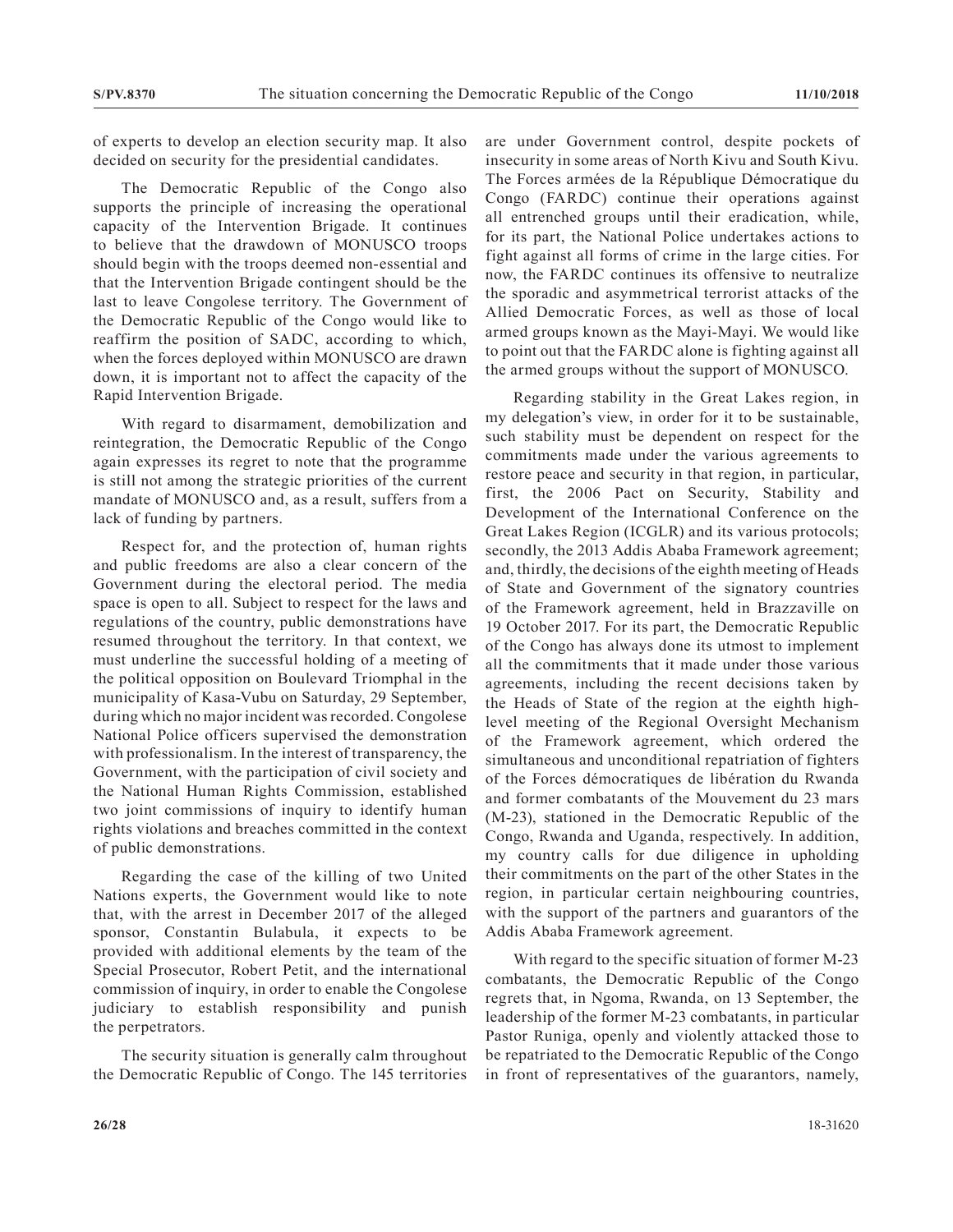SADC, the United Nations and the ICGLR, including the representatives of the Democratic Republic of the Congo and Rwanda, thereby obstructing the implementation of the decisions of the Heads of State taken on 19 October 2017.

The Government remains mobilized on the issue of sexual violence and the recruitment of children. During the first half of this year, following the joint communiqué of 30 March 2013 signed between the Democratic Republic of the Congo and the United Nations, the Government implemented a certain number of measures to prevent and combat sexual violence. Such measures related to training recruitment officers of the FARDC, the Congolese National Police and military judges on proficiency in the operational standards with regard to age assessment and a plan of action to combat sexual violence of the FARDC, as well as raising awareness among the population. In implementation of the 2014 FARDC plan of action to combat sexual violence, the FARDC commission organized four workshops in several cities in the country, including Goma, Kananga, Tshikapa and Lubumbashi, on the operational standards for evaluating age and combating sexual violence. Those training sessions were geared towards the recruitment officers of the FARDC and the Congolese National Police. There were a total of 40 participants at each site. The training courses had a twofold objective, namely, to avoid the recruitment of anyone under 18 years of age within the FARDC and to prevent the commission of any act of sexual violence, by providing recruitment officers with the capacity to train recruits and other soldiers. The training courses took place between February and July. A similar training course will soon take place in other cities, including Kinshasa and Kalemie.

It should be noted that the Operational Military Court is preparing to convene the Walikale trial, which will involve 380 people who were victims of direct or indirect rape by the militia leaders Séraphin Nzitonda, known as Lionceau, and Ntabo Taberi, known as Cheka, as well as their men. With the support of our partners, the construction of a courtroom and a fortified detention facility have already been completed. We are waiting only for the transfer of the defendants to begin the trial. It should also be noted that the bill on responsibility for victims of sexual violence was adopted by the sociocultural committee of the Senate on 14 June, on the eve of the closure of the March parliamentary session, and should be adopted by the plenary at the current session.

The humanitarian situation in the Kasai provinces following the disturbances of public order and abuses perpetrated by the Kamuina Nsapu militia has improved significantly. There are some repercussions from the meeting on peace, reconciliation and development, held by the Government in Kasai in September 2017 and presided over by the Head of State, Mr. Joseph Kabila Kabange. That respite allowed for the reopening of the borders with Angola for a voluntary and peaceful return of Congolese nationals who had found refuge in that neighbouring country. Such improvement is affirmed by the July report of the United Nations Joint Human Rights Office in the Democratic Republic of the Congo.

With regard to the Ebola virus haemorrhagic fever, it must be said that the Democratic Republic of the Congo has experienced two simultaneous epidemics of that haemorrhagic fever since April. We note that thanks to national expertise and with the support of international partners, represented by the World Health Organization, the African Union, the United Nations and non-governmental health organizations, the Government response made it possible to contain and control the disease and the humanitarian situation of affected persons.

To date, the chain of transmission in Mandima has been completely brought under control in less than four weeks, with 4,207 people vaccinated in Mabalako. All the new cases reported since the end of August are the result of resistance in the Ndindi neighbourhood of Beni. Despite the persistent elevated risk, the situation in Butembo is under control. The city of Beni, however, continues to be the main centre of the epidemic so far, where the situation remains worrisome due to the security situation. Due to that security emergency, a new strategy has been adopted to contain the epidemic in Beni. Nevertheless, if people fully collaborate with the response teams, we can project an end to the epidemic by the end of October.

Still on the Ebola epidemic, we note the holding of a meeting of East African Sates in Entebbe, Uganda, from 2 to 4 October, with most participants attending from the Democratic Republic of the Congo, Uganda, Burundi, South Sudan, Tanzania, Kenya and Rwanda. The goal of the meeting was to improve cross-border collaboration in monitoring the virus and in preparing for, and responding to, emergency situations in East